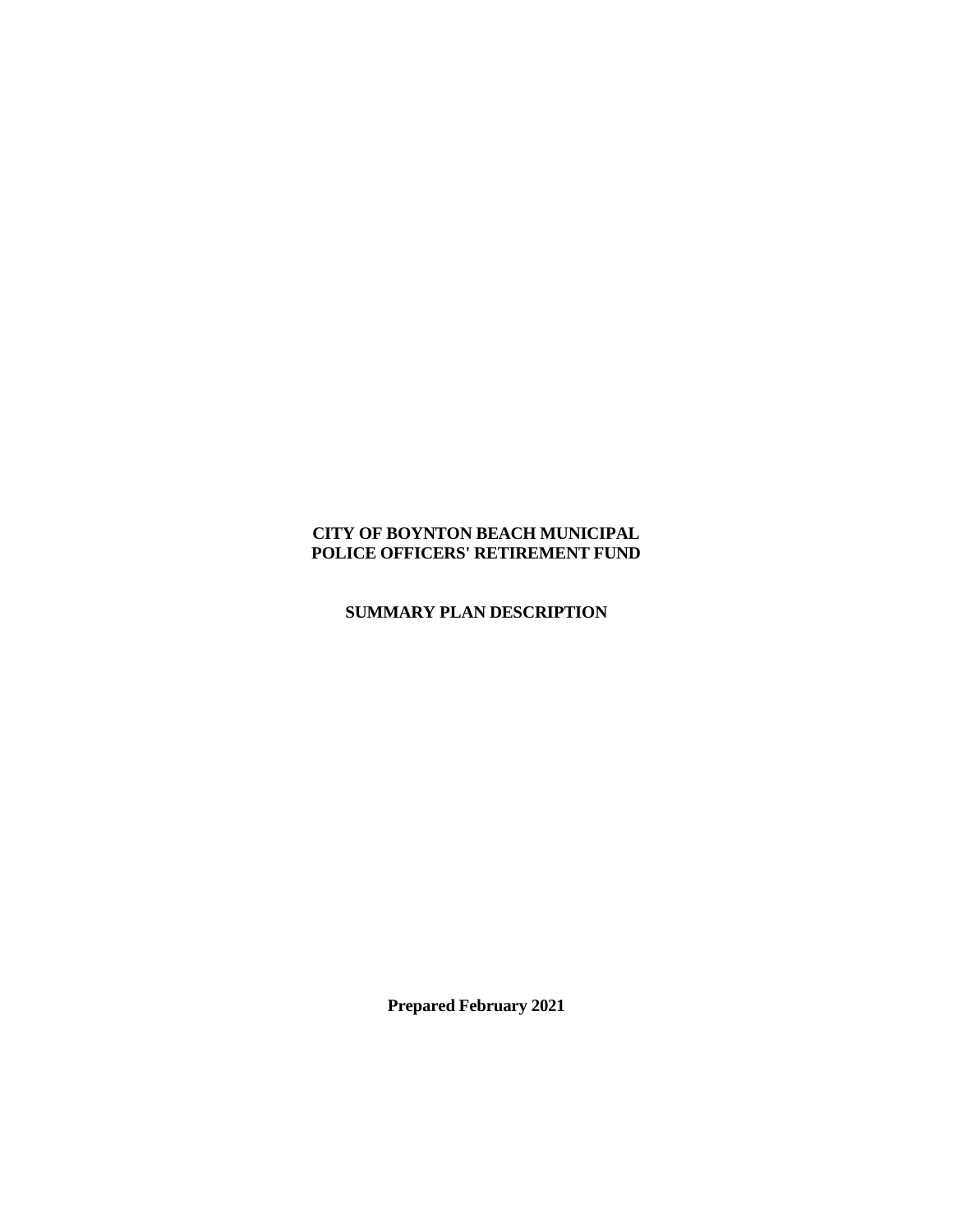## **INTRODUCTION TO YOUR PLAN**

The City of Boynton Beach has established a defined benefit pension plan to provide eligible employees with retirement and related benefits.

This Summary Plan Description is a brief description of that Plan and your rights, obligations and benefits under it. This Summary Plan Description is not meant to interpret, extend or change the provisions of the Plan in any way. The provisions of the Plan may only be determined accurately by reading the actual Plan documents. These documents include appropriate City ordinances, Chapters 112 and 185, Florida Statutes, and any rules and regulations adopted by the Board of Trustees.

A copy of these documents is on file at the Office of the Pension Administrator and may be read by you, your beneficiaries or your legal representatives at any reasonable time. If you have any questions regarding the Summary Plan Description or the Plan documents, you should direct them, in writing, to the Plan's Administrator. In the event of any conflict between this Summary Plan Description and the actual provisions of the Plan documents, the Plan documents control. This Summary Plan Description is solely intended as a guide to your benefits and is not intended to create a contract or promise of any specific benefit. Any examples used in this Summary Plan Description are for illustration purposes only and do not represent the actual benefit to be received by any specific person.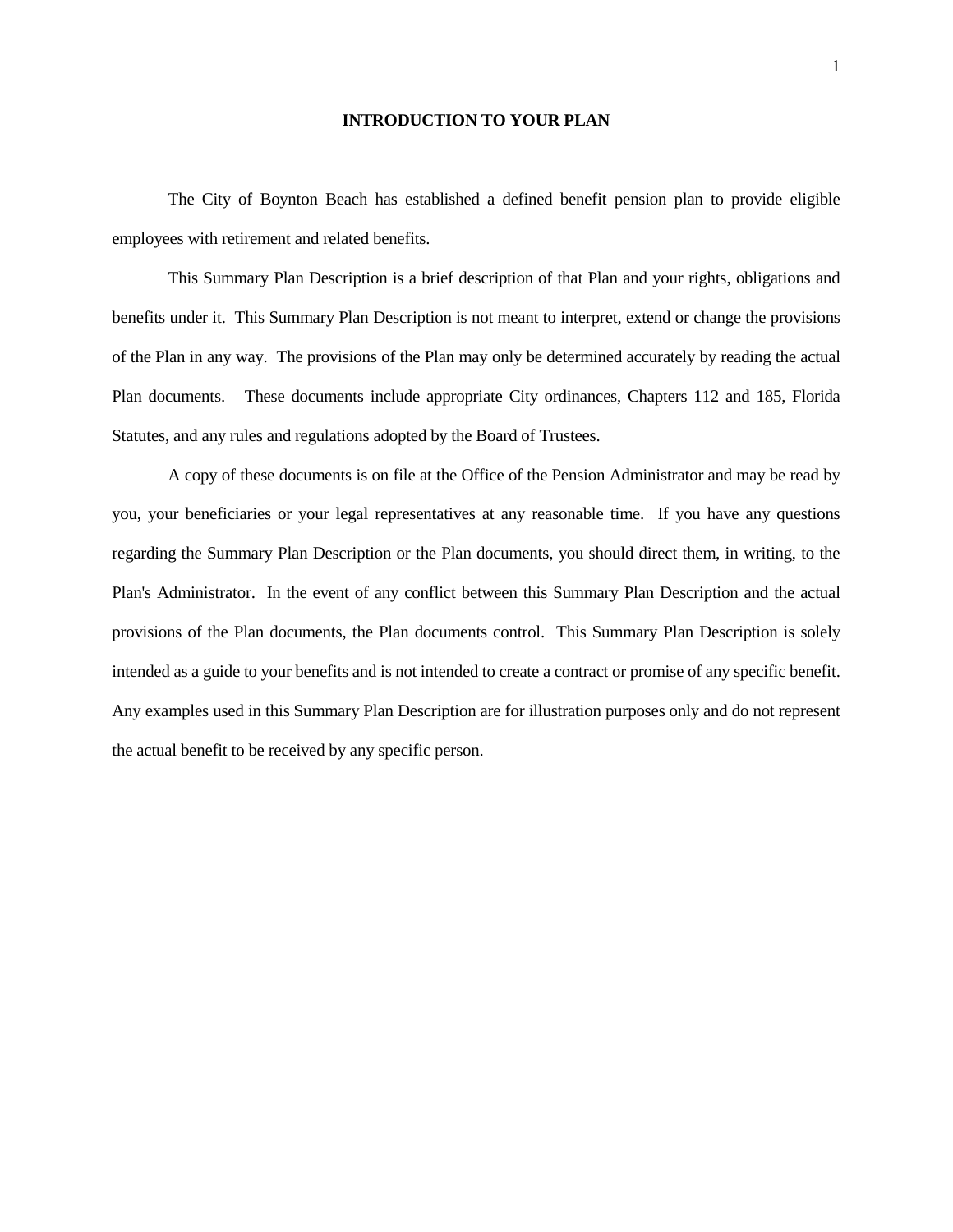## **GENERAL INFORMATION ABOUT YOUR PLAN**

There is certain general information you may need to know about the Plan. This general information

is summarized below.

#### **Name of Plan**

City of Boynton Beach Municipal Police Officers' Retirement Fund

### **Employer**

City of Boynton Beach

#### **Plan Administrator**

Board of Trustees of the City of Boynton Beach Municipal Police Officers' Retirement Fund C/O Louis M. Penque, Plan Administrator 2100 N. Florida Mango Road West Palm Beach, Florida 33409 Telephone: (561) 340-3470

### **Trustee**

Plan Administrator

### **Designated Agent for Service of Legal Process**

Bonni S. Jensen, Esquire Klausner, Kaufman, Jensen & Levinson, P.A. 7080 N.W. 4th Street Plantation, FL 33317

### **Type of Administration**

The Plan Administrator is responsible for the overall administration of the Plan. It has discretionary authority to construe the terms of the Plan and make determinations on questions which may affect your eligibility for benefits. The Plan Administrator may also retain the services of attorneys, accountants, actuaries, investment advisors and other professionals.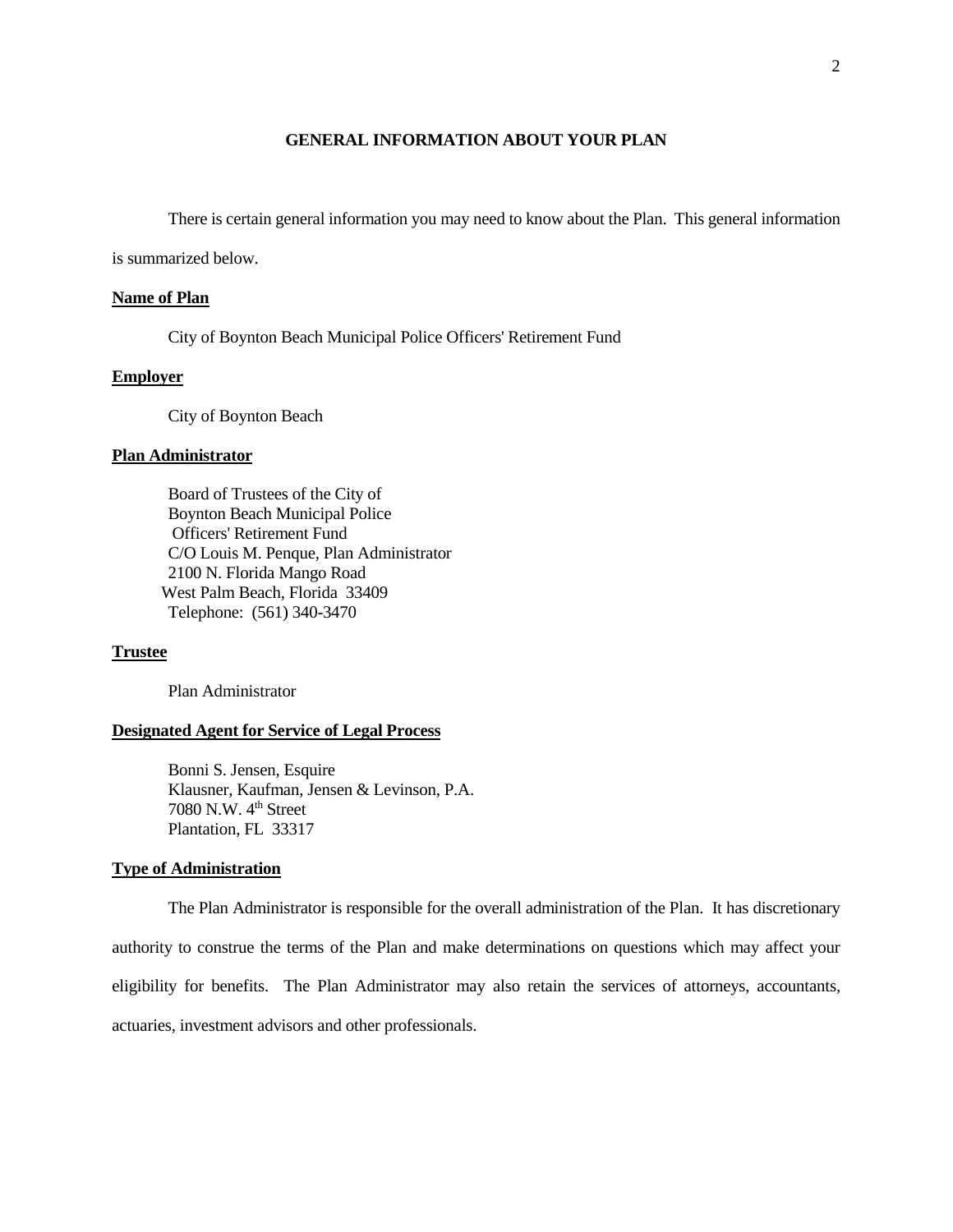## **Administrative Expense Budget**

An administrative expense budget is prepared each year. A copy of the Board's administrative expense budget is available upon request.

## **Plan Year**

Each 12 month period beginning on October 1st and ending on September 30th. The Plan's fiscal records are maintained on this basis.

#### **Relevant Provisions of Local and State Laws**

The Plan is set forth in Section 18 of the Code of Ordinances of the City of Boynton Beach. The most recent amendment to the Plan reflected in this Summary Plan Description is Ordinance No. 20-010.

The Plan is also governed by certain provisions of Part VII, Chapter 112, Florida Statutes (F.S.),

Chapter 185 F.S., and various federal laws.

## **Relevant Provisions of Collective Bargaining Agreements**

Certain employees covered by the Plan are members of the Palm Beach County Police Benevolent Association. There are two separate contracts for Officers and for Detectives and Sergeants.

The current collective bargaining agreements between the units and the Employer cover the period

from October 1, 2019 through September 30, 2022. No sections of the agreements refer to pension matters.

## **Custodian**

The custodian of the Plan is responsible for the safe-keeping of securities owned by the Pension Fund.

The custodian is:

Russell Trust Company Seattle, WA

#### **Investment Managers**

The investment manager is responsible for selecting the securities to be bought and sold by the Pension Fund, in accordance with guidelines established by the Plan Administrator. The investment manager is:

Russell Investment Group Seattle, WA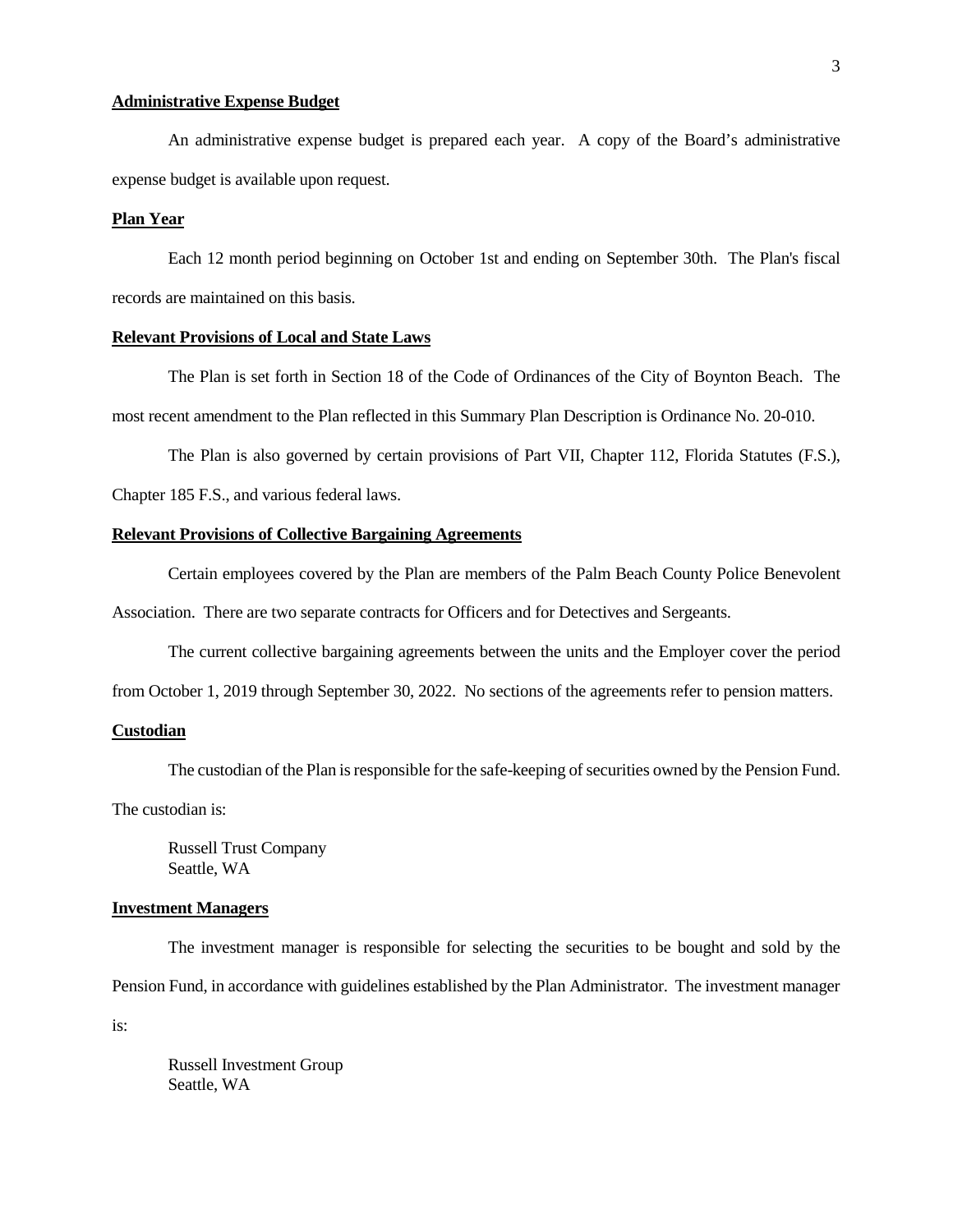## **Member**

You are a Member of the Plan if you fulfill the prescribed eligibility requirements (see Eligibility and Credited Service section).

## **Beneficiary**

Your Beneficiary is each person designated by you to the Plan Administrator to receive any payments that may become payable by the Plan upon your death. You should designate a Beneficiary when you become a Member of the Plan. Prior to retirement, you may change your designation at any time upon written notification to the Plan Administrator. Upon retirement, if you have elected a joint and survivor option you may change beneficiaries up to twice without the approval of the Board of Trustees or the current joint annuitant or beneficiary. You are not required to show proof of good health for the beneficiary being removed and the prior beneficiary need not be living.

## **IT IS IMPORTANT TO KEEP YOUR BENEFICIARY INFORMATION UP TO DATE**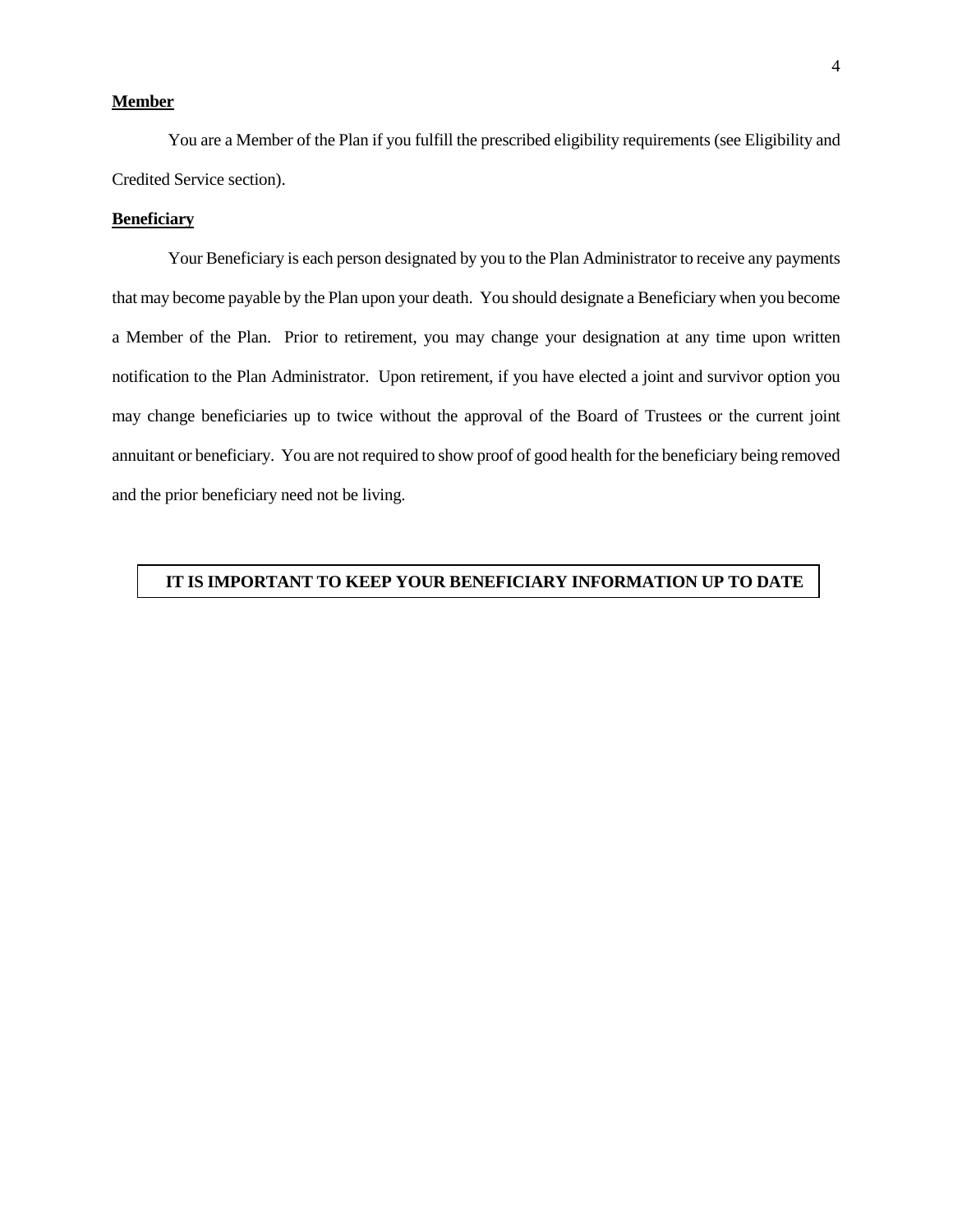## **CONTRIBUTIONS TO THE PLAN**

Benefits of the Plan are financed by contributions that are paid into the pension fund and by investment earnings generated by investments of the pension fund. Contributions to the fund are made by:

## **You**

Your regular contribution rate is 8.0% of your Covered Salary (see later page for definition of Covered Salary) during the period October 1, 2020 through September 30, 2021. This rate increases to 8.5% of your Covered Salary effective with the first full payroll period after October 1, 2021. This rate was 7.0% prior to October 1, 2019, and it was 7.5% during the period October 1, 2019 through September 30, 2020. Your contributions will cease upon your retirement, death or employment termination. Interest is not credited to your contributions. You are also required to contribute an additional 1% of Covered Salary until you complete 20 years of service. This additional contribution along with a matching amount (which is funded by Chapter 185 State monies) is being accumulated within the Fund. Starting October 1, 2006, retirees and beneficiaries will receive monthly supplemental payments from this pool of money.

### **State of Florida**

Monies are paid each year by the State pursuant to Chapter 185, F.S. Said monies are used for the benefit of police officers.

#### **Your Employer**

The City of Boynton Beach must contribute an amount determined by the Plan's actuary to be sufficient, along with your contribution and the State contribution, to fund systematically the benefits under the Plan. The Employer's contribution will vary depending on the experience of the Plan.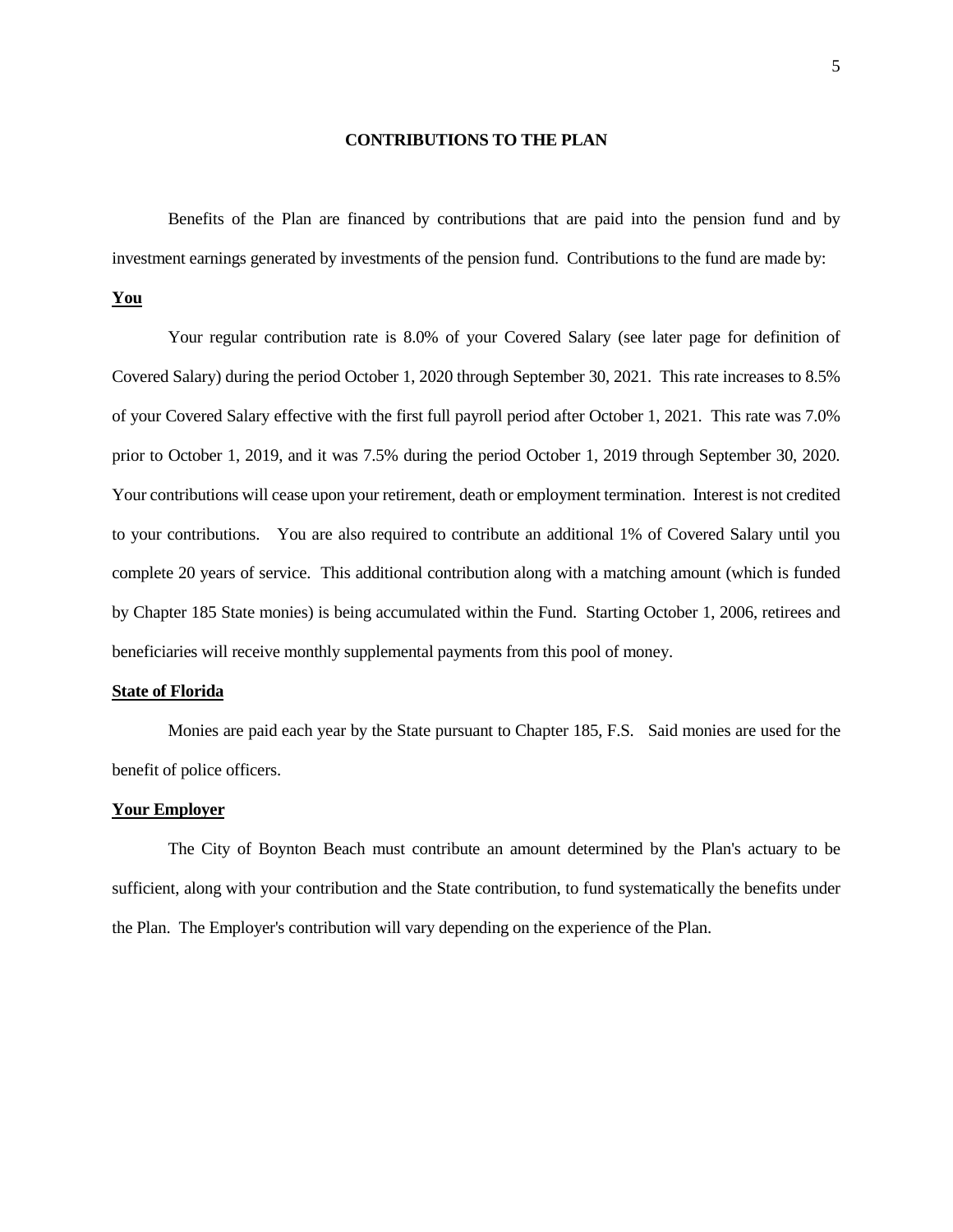#### **ELIGIBILITY AND CREDITED SERVICE**

#### **Eligibility**

You are eligible to be a Member of the Plan if you are a sworn police officer for the Employer. Your employment must be full-time, as determined by the Employer. You become a Member of the Plan on the day you become a full-time police officer.

### **Credited Service**

Credited Service is used to compute the amount of pension benefit when you retire, to determine whether you are eligible for certain benefits and to determine whether you are vested. Your Credited Service is equal to your total length of service with the Employer omitting periods when you were not employed by the Employer. Vacations and other paid leaves of absence are included. Unpaid leaves of absence are not included. Also not included in Credited Service is any period during which you could have but did not contribute to the Plan or any period for which you have withdrawn your own contributions.

### **Break in Service**

If you terminate employment, receive a refund of contributions, and later return to work for the Employer, you will lose credit for previous service unless you repay the contributions you withdrew from the fund. You can either repay the refund with interest in a lump sum within six months of re-employment, or you may choose to repay the contributions in installment payments over a period of up to five years provided that payments begin within six months of re-employment. If the installment payment option is chosen, additional interest will need to be paid during the period of repayment. No credit will be given for any service until all years which are to be repurchased have been paid in full.

#### **Military Service and Prior Police Officer Service**

Should you be called to active duty from employment in order to enter the military, your period of leave may be included in your Credited Service if you return to work for the Employer within one year after your discharge. If you die or become disabled while on military leave, you will be eligible to receive a death or disability benefit as if you had been rehired as a police officer the day before the death or disability occurred with the period of leave included in your Credited Service.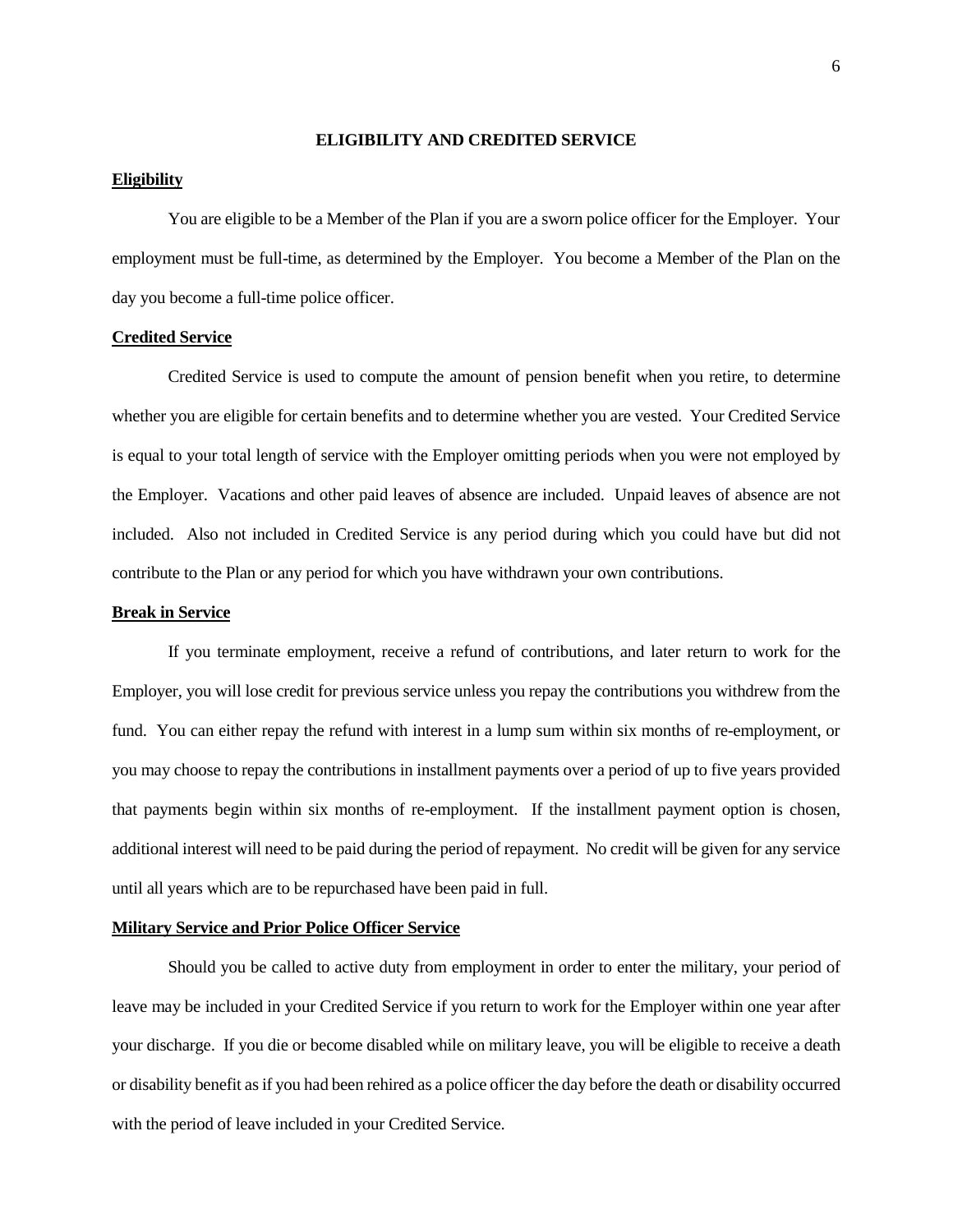You may purchase up to five years of service as a police officer employed by a city, county, state or federal police department or your military service. You will receive this Credited Service once you pay the Fund the full actuarial cost of such service. You will be allowed to purchase the service via biweekly payroll deductions over a period equal to the length of time being purchased or five years, whichever is greater, or in one lump sum payment. Purchased service will count for benefit computation purposes, but not vesting. Please note that no service credit may be purchased if you are receiving or will receive any other retirement benefit based on such service, excluding military service.

#### **Family and Medical Leave Act**

Should you take a leave of absence under the Family and Medical Leave Act, your service will remain continuous even if you are not in a pay status. Use of accumulated leave time will be treated as Credited Service. A contribution will be picked up from paid leave. Use of unpaid leave, however, will not be treated as Credited Service.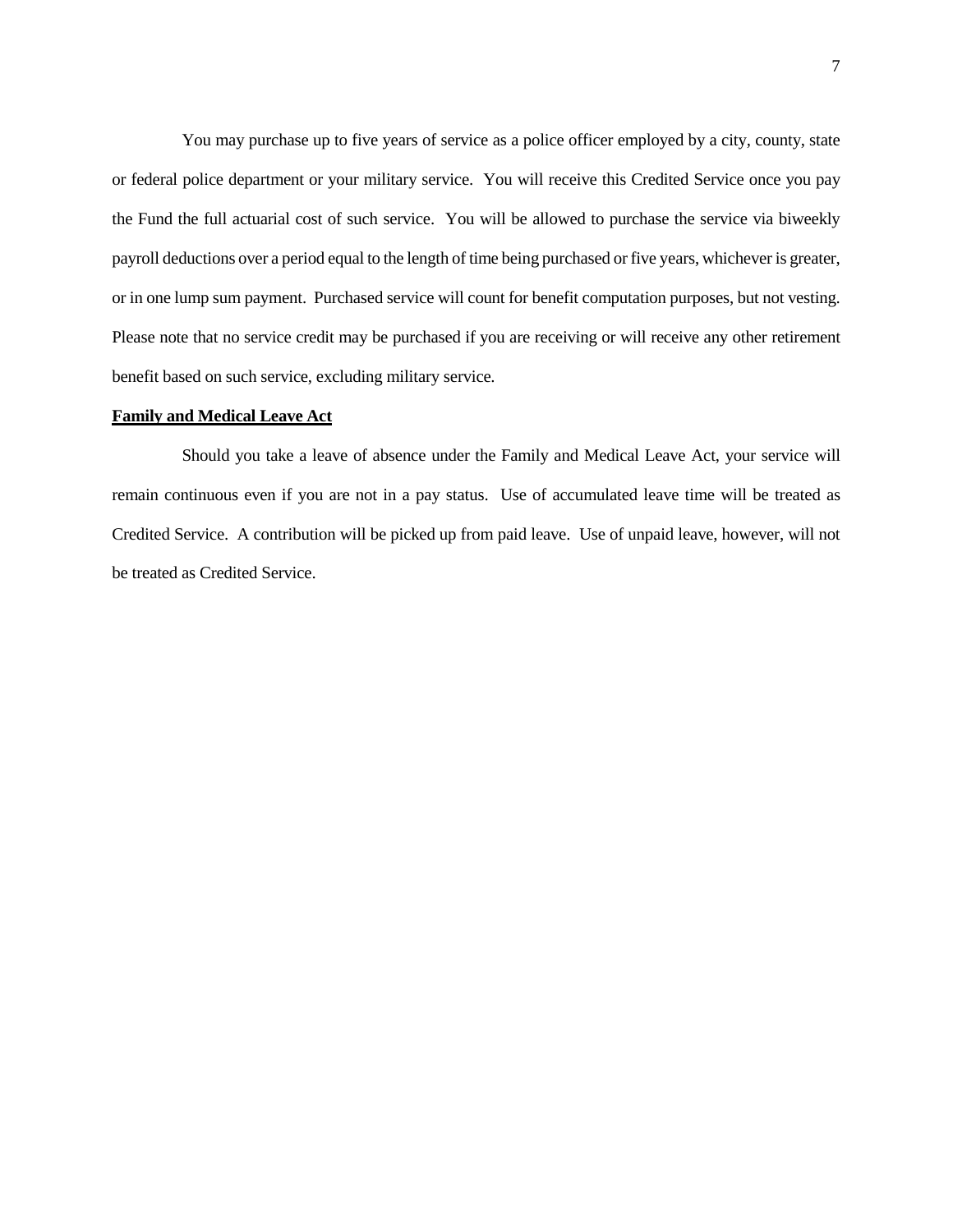## **RETIREMENT DATES**

#### **Normal Retirement Date**

The Normal Retirement Date is the earliest date when unreduced retirement benefits may be paid to you.

If you were hired prior to October 1, 2019: Your Normal Retirement Date is the first day of the month coincident with or next following the earliest of (a) completion of 20 years of Credited Service regardless of age, (b) age 55 with completion of 10 years of Credited Service, or (c) age 50 with completion of 15 years of Credited Service.

If you were hired on or after October 1, 2019: Your Normal Retirement Date is the first day of the month coincident with or next following the earliest of (a) completion of 25 years of Credited Service regardless of age, or (b) age 55 with completion of 10 years of Credited Service.

## **Early Retirement Date**

Your Early Retirement Date is the first day of any month coincident with or next following the date when you reach age 50 and complete 10 years of Credited Service. You may then retire at any time with reduced benefits as described later.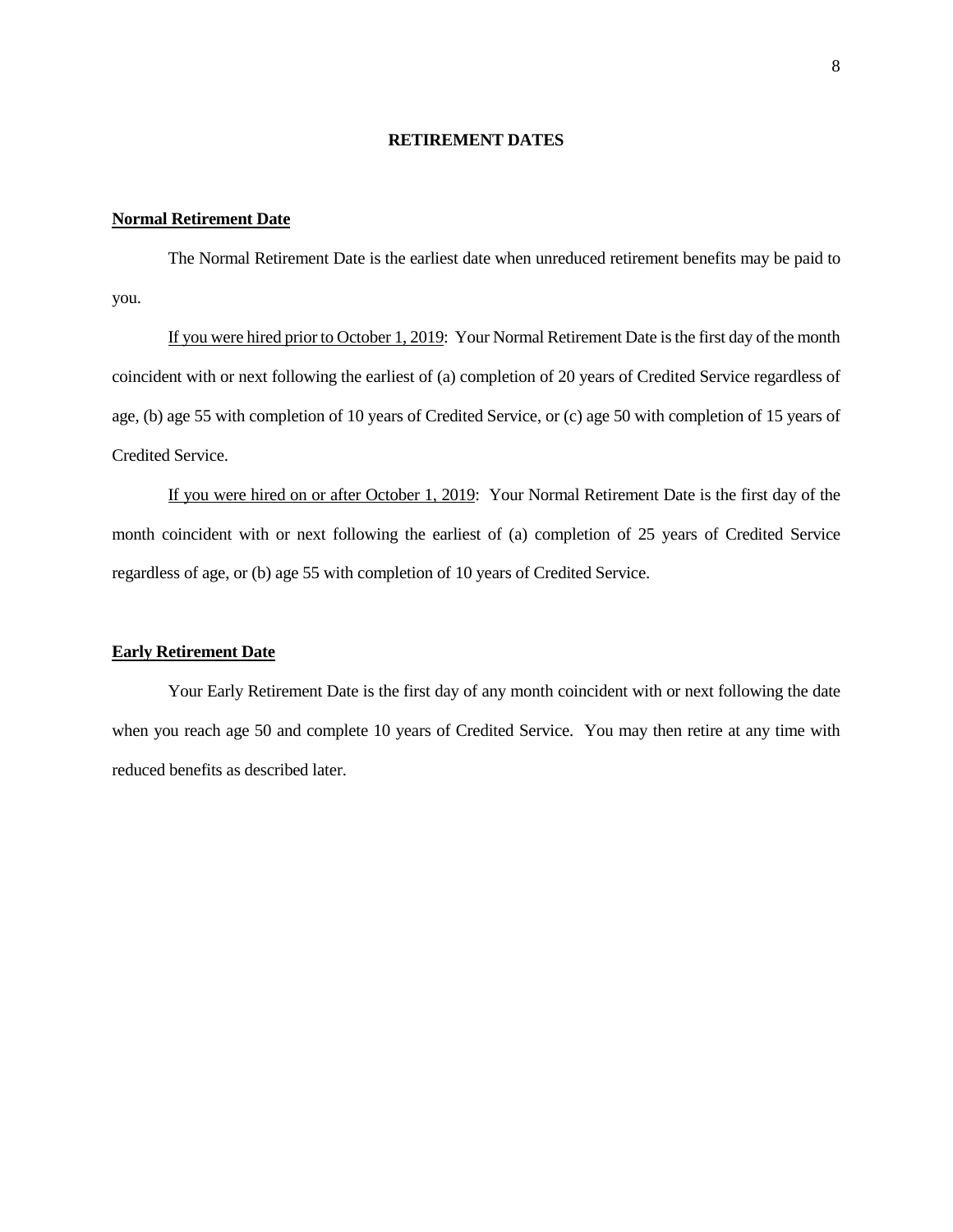#### **RETIREMENT BENEFITS**

#### **Normal Retirement Benefit**

The monthly benefit that you will receive if you continue in employment until your Normal Retirement Date is called your Normal Retirement Benefit. The amount of your Normal Retirement Benefit is based on the following factors:

- 1. Your Covered Salary This is the amount of your total cash remuneration including up to 300 hours of overtime and lump sum payments for the lesser of the amount of sick and vacation leave accumulated as of June 18, 2013 or the amount cashed out at retirement, but exclusive of any payments for extra duty or special detail work. This definition excludes severance pay and other similar payments which are not for services rendered as well as amounts paid to you as differential wages during any period of active duty military service lasting more than 30 days.
- 2. Your Average Final Compensation This is the average of your Covered Salary during the best 5 years of service with the City within the last 10 years of service.
- 3. Your years of Credited Service at your retirement date.

The calculation of your Normal Retirement Benefit is as follows:

3.5% (3.0% if you were hired on or after October 1, 2015) of your Average Final Compensation multiplied by your years of Credited Service.

Your total retirement benefit is limited to 85% of your Average Final Compensation, provided that in all cases the benefit will not be less than 2.75% of your Average Final Compensation multiplied by your years of Credited Service. This limitation does not apply if you were eligible for Normal Retirement as of October 1, 2019.

As an example, if you were hired prior to October 1, 2015 and your Average Final Compensation at your Normal Retirement Date is \$84,000 and your Credited Service is 20 years, then the calculation would be as follows:

3.5% x  $$84,000 \times 20 \text{ years} = $58,800 \text{ per year, or a $4,900 monthly retirement benefit.}$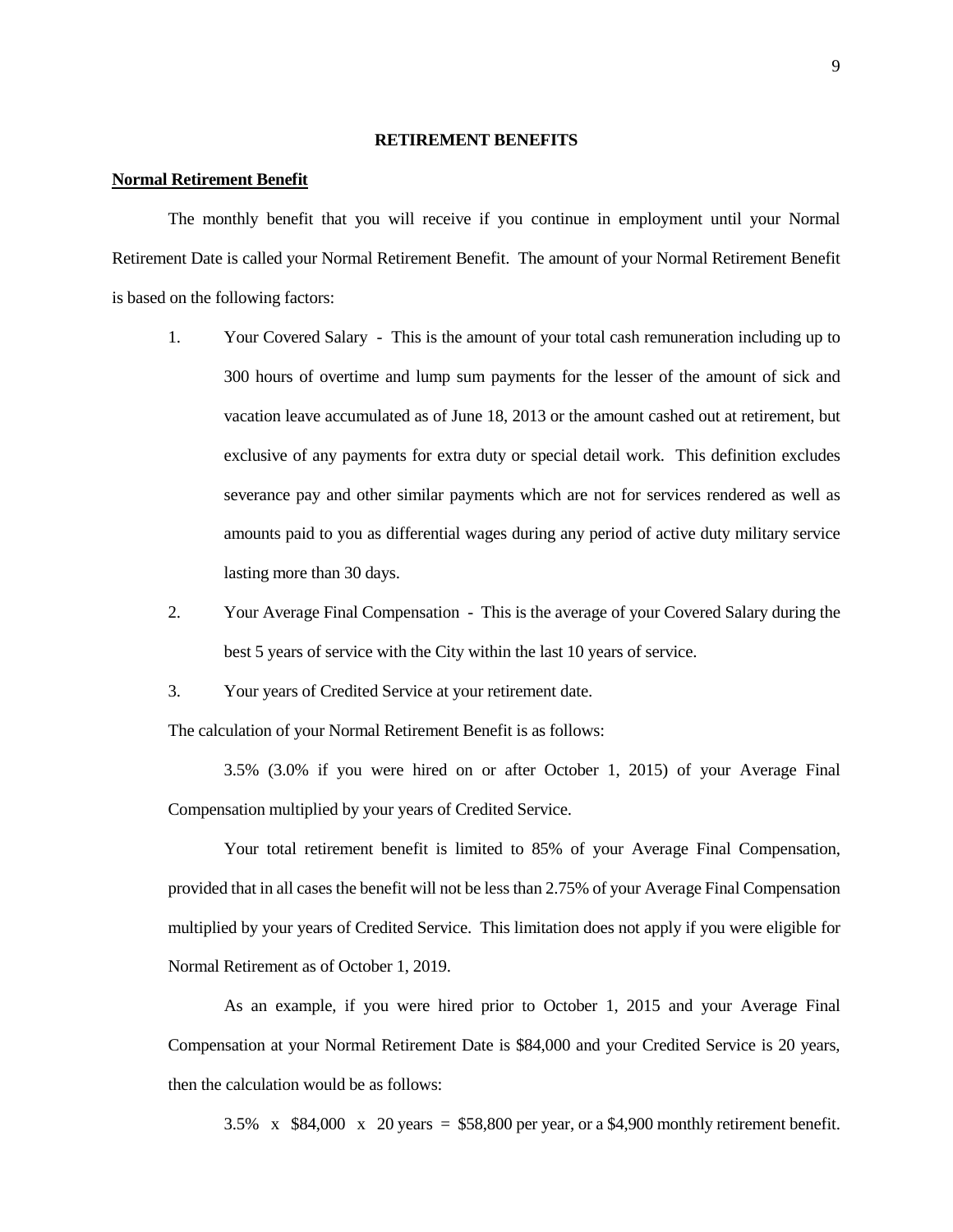As a second example, if you were hired on or after October 1, 2015 and your Average Final Compensation at your Normal Retirement Date is \$84,000 and your Credited Service is 25 years, then the calculation would be as follows:

 $3.0\%$  x \$84,000 x 25 years = \$63,000 per year, or a \$5,250 monthly retirement benefit.

The retirement benefit is paid to you for the rest of your life in accordance with the Normal Form of Benefit Payment as described later. (However, see the sections on Death Benefits after Retirement and Election of Optional Forms of Benefit Payments.) Your benefits from this Plan are paid in addition to any benefits you may receive from Social Security. Retirees receiving benefits under the Plan are required to complete an annual "Alive & Well" statement certifying that the retiree is alive. Failure to complete this statement could result in suspension of your pension benefits.

#### **Accrued Benefit**

The portion of your Normal Retirement Benefit that you have earned at any point in time is your Accrued Benefit. Your Accrued Benefit is computed in the same way as the Normal Retirement Benefit, except you use your present Average Compensation and Credited Service in the calculation. The Accrued Benefit is a monthly amount which starts on your Normal Retirement Date.

#### **Early Retirement Benefit**

If you decide to retire early after attaining at least age 50 and completing at least 10 years of Credited Service, you may receive an immediate Early Retirement Benefit payable for the rest of your life. The benefit is equal to your Accrued Benefit but reduced for the number of months by which the starting date of the benefit precedes the date when you would have become eligibile for Normal Retirement had you continued in full-time employment. The benefit is reduced to take into account the younger age and earlier commencement of benefit payments. The table on the next page shows how much your benefit will be reduced if payments begin before your Normal Retirement Date: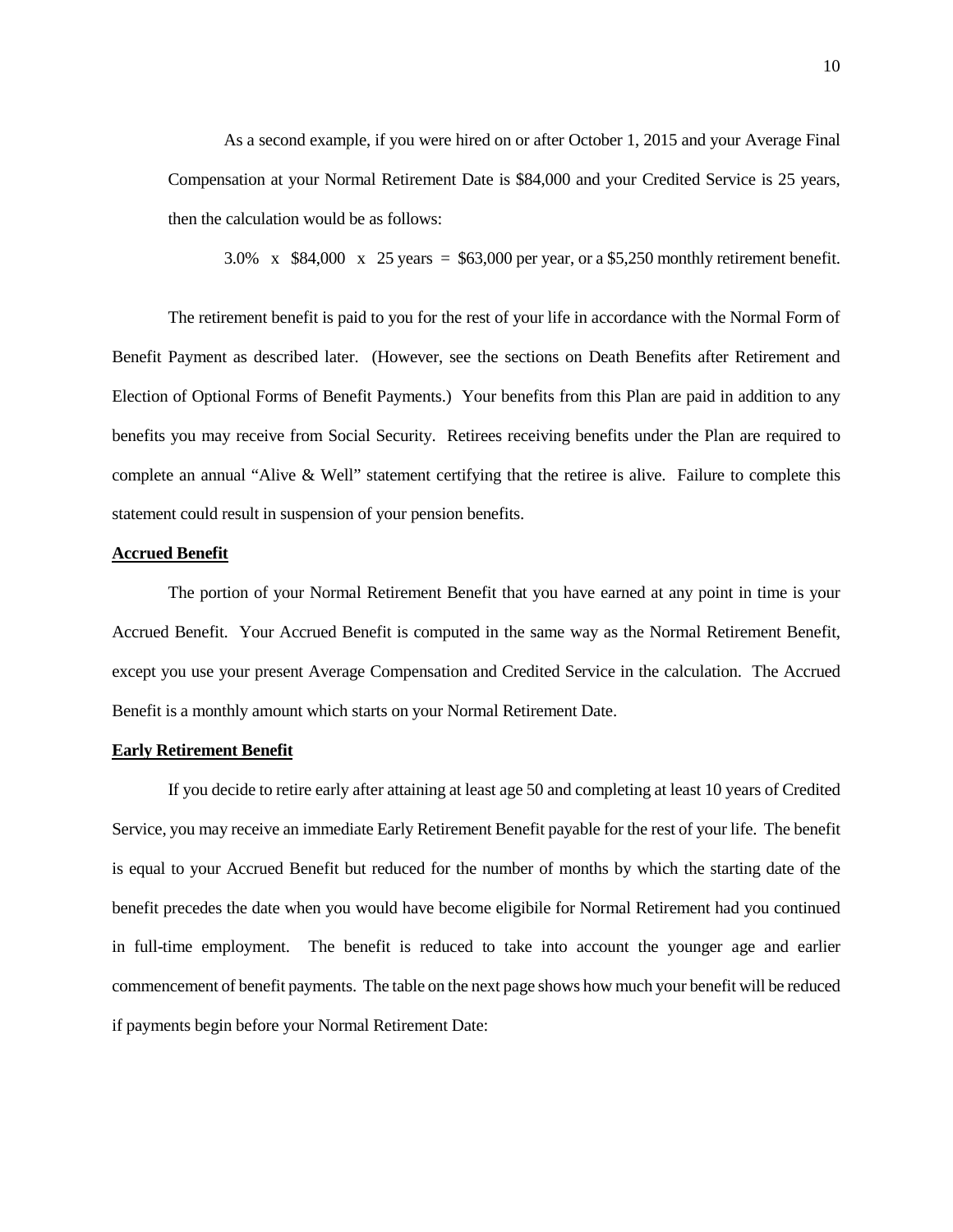| Number of          | Percentage                       |  |  |
|--------------------|----------------------------------|--|--|
| <b>Years Early</b> | <b>Reduction</b>                 |  |  |
| 2                  | 1.5%<br>3.0<br>4.5<br>6.0<br>7.5 |  |  |

#### **Deferred Retirement Option Plan (DROP)**

If you have reached your Normal Retirement Date but have less than 30 years of Credited Service, you are eligible to enter the DROP Plan. If you were hired on or after October 1, 2019, you may only elect to enter the DROP if you make an election to do so no later than 30 days after reaching your Normal Retirement Date. Election into the DROP Plan is voluntary, but it is irrevocable once DROP payments begin. The maximum period of participation is five years, or, if earlier, until you have a total of 30 years of service. If you enter the DROP Plan, your contributions will stop, you will cease to accrue a benefit in the Plan, you will no longer be eligible for disability or preretirement death benefits, and you will never have the right to be a contributing member of the Plan again. Your Credited Service and Average Final Compensation as of the first date of participation in the DROP Plan will be used to calculate your retirement benefit.

If you enter the DROP Plan, the monthly benefit that you would have received if you had retired on your election date will be paid into a DROP account.

If you were hired on or after October 1, 2019: Your DROP account will earn interest at the same rate earned by the Plan (net of expenses), with a maximum annual rate of 8% and a minimum of 0%.

If you were hired prior to October 1, 2019: You may choose between one of the following three investment options:

- 1) Interest at the same rate earned by the Plan (net of expenses), with no minimum or maximum, or
- 2) Guaranteed annual fixed interest rate of 7%, or
- 3) You may choose to have a percentage of your DROP account credited at the same rate earned by the Plan with the remainder credited at a guaranteed rate of 7%.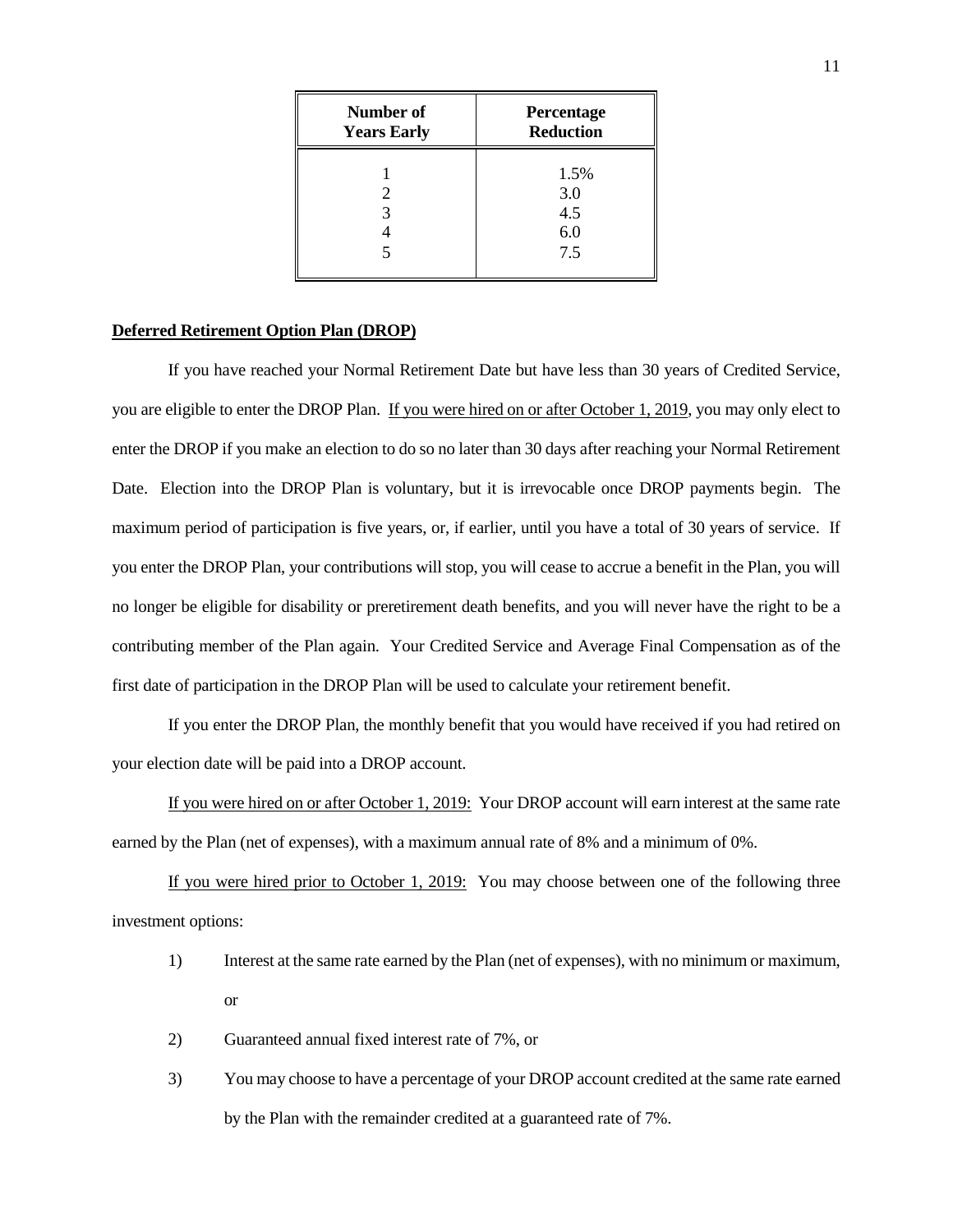Under the first option, DROP monies gain or lose interest at the same net rate as the Plan (net of expenses). As a result, your DROP account balance will fluctuate with the performance of the financial markets. Although a participant's DROP account may earn more than the 7%, it is also possible that the DROP account will earn less than 7%, or even lose money, based on the investment performance of the Pension Fund.

Under the second option, DROP monies will earn interest at an annual fixed rate of seven percent (7%). This option should be viewed as a more predictable and safer alternative, as the fixed rate of return is guaranteed with no risk of loss.

You may change the method on a yearly basis. The selection for the following year must be made prior to January  $1<sup>st</sup>$  and will become effective on January  $1<sup>st</sup>$ .

Upon retirement, the balance in your DROP will become payable. You will have the following options of payment:

### If you were hired prior to October 1, 2019:

- 1. A single lump sum payment
- 2. Five equal annual payments
- 3. Monthly installments until the balance is paid out with the monthly amount determined by actuarial tables.
- 4. Partial lump sum withdrawals. Part of the account balance will be paid upon approval of the Board of Trustees.

#### If you were hired on or after October 1, 2019:

A full lump sum payment must be received as soon as administratively practicable following termination of employment (no more than 45 days following termination of employment). If you do not make a timely request for a full withdrawal, no further investment earnings will be credited to your DROP balance.

For all members, any form of payment must comply with the minimum distribution requirements of the IRC 401(a)(9). For example, payments must commence by age 70  $\frac{1}{2}$  or age 72 for retirees who attain age 70 ½ on or after January 1, 2020.

Should you pass away during your participation in the DROP Plan, your Beneficiary will have the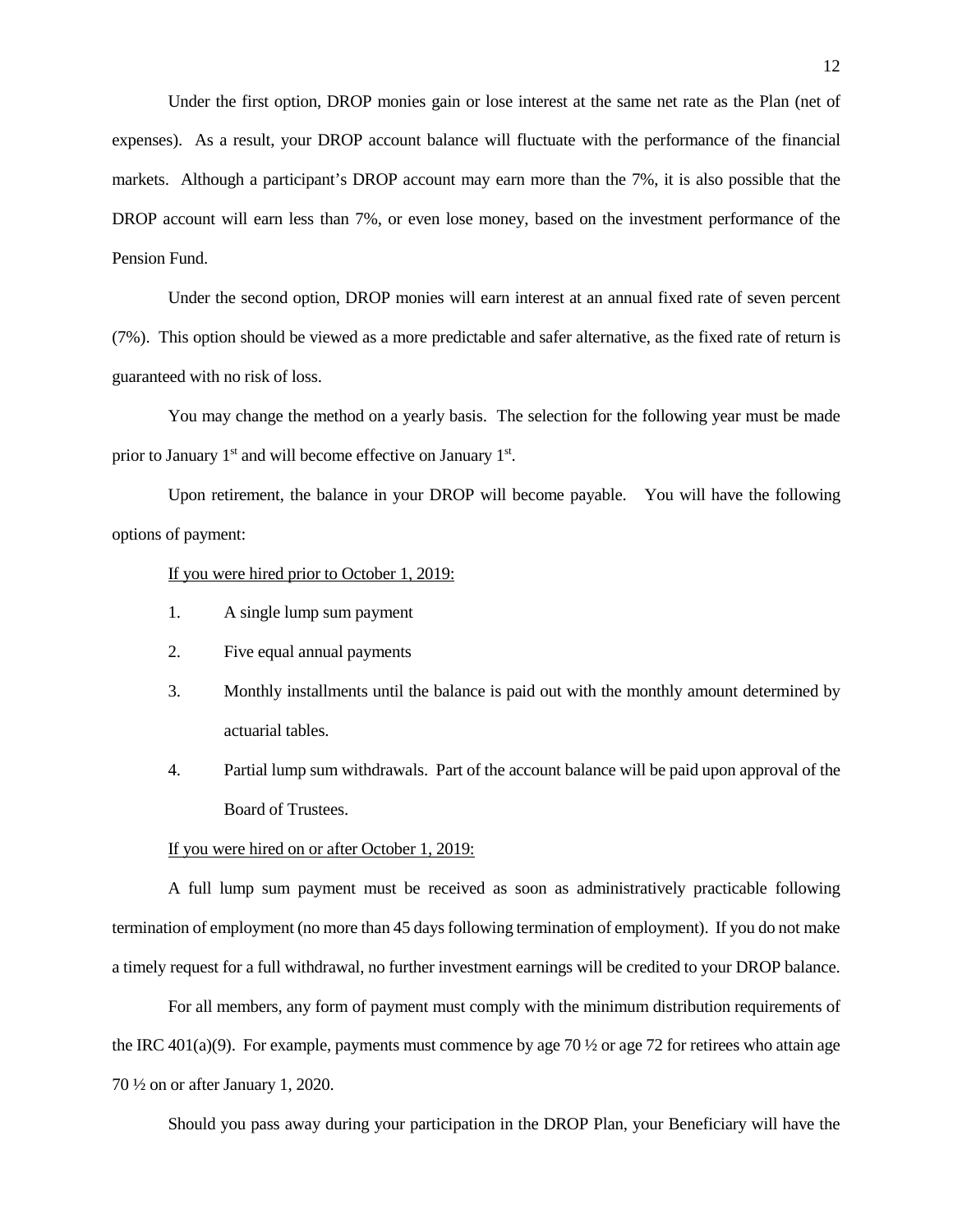same DROP account payment options as you would have had. DROP payments to your Beneficiary will be in addition to any survivor benefits payable by the Plan.

Loans from your DROP account are available only after you terminate employment, provided you participated in the DROP for at least 12 months. The minimum amount of a loan is \$5,000 and the maximum is the smaller of 50% of your total DROP account balance and \$50,000 (reduced by your highest outstanding loan balance during the last 12 months). The term of a loan must be no less than one year and no more than five years. The interest rate is the prime rate published by an established local bank on the last day of the calendar quarter preceding the date you submit an application for a loan. Loans will be considered in default if two consecutive months or a total of four months of repayments are missed. If a loan is in default, the full balance becomes due and payable immediately. If not then repaid immediately, the loan may be canceled and the outstanding balance treated as a distribution, which may be taxable. If you default on a loan, you will not be eligible for additional loans.

#### **Supplemental Pension Distribution**

If certain conditions are met and you have been retired (normal, early, disability, or DROP) for at least one year as of the preceding September 30th, on the next July  $1<sup>st</sup>$  a Supplemental Pension Distribution will be paid to you. The distribution will be allocated among eligible members on a pro-rata basis as described below.

## **Monthly Supplemental Benefits**

Beginning October 1, 2006, each Member or Beneficiary receiving pension benefits is entitled to a monthly supplemental pension benefit. The monthly supplemental benefit will be funded by a 1% of pay contribution from the Members and a 1% of pay contribution from the Chapter 185 money. Members will contribute to this benefit through 20 years of service. The benefit will cease upon the later of the death of the retired Member or Beneficiary.

A benefit pool has been established with the contributions described above. The distribution pool represents 100% of the investment earnings of the benefit pool plus 10% of the principal. Starting in 2006, it will be divided according to the total number of shares of all eligible retirees on a pro-rata basis. The number of shares allotted to each eligible retiree is the sum of Credited Service at retirement (maximum credit is 20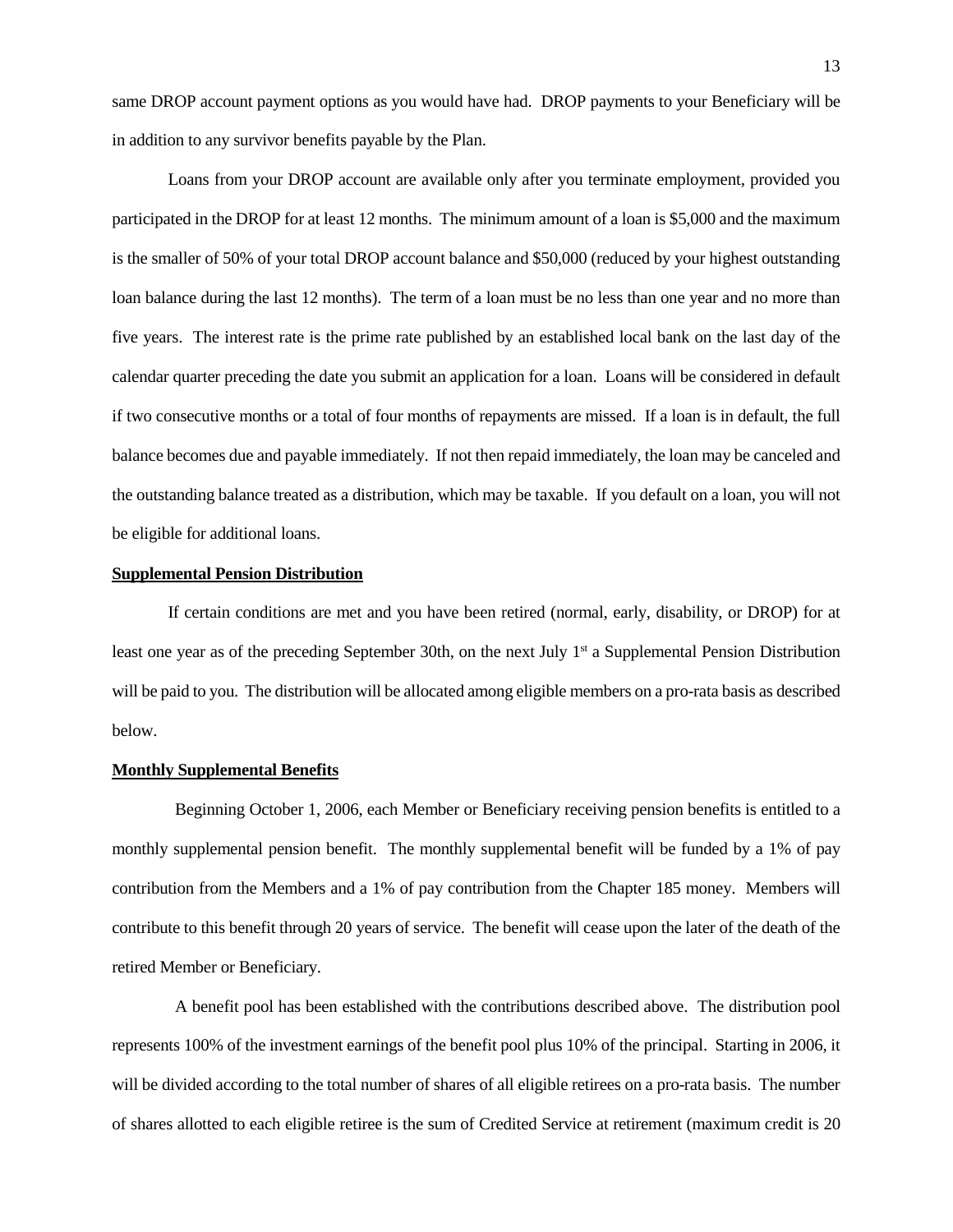years) and the number of years the participant has been retired (maximum credit is 20 years). An individual retiree's distribution is the number of shares multiplied by share value. The benefit is payable as a lump sum on October 1 each year.

Additionally, beginning October 1, 2003, there is a second distribution pool which is 100% of the Chapter 185 money received that is in excess of the base amount of \$465,087, plus 1% of payroll. This distribution pool is divided into shares similar to the first supplemental distribution. Retirees receive a full share; allocations for surviving spouses and surviving dependent children shall be adjusted by the percentage of the optional form of benefit selected. The second distribution is payable annually in a lump sum as of June 1 of each year, beginning June 1, 2004.

#### **Transfer of Accumulated Leave**

If you are eligible to receive accumulated sick leave, vacation leave or other accumulated leave payable upon retirement or entry into the DROP, your accumulated leave shall be transferred to the Plan. Within 30 days of retirement or DROP entry, you may elect one of the following distribution options:

- 1) Receive a lump sum equal to the transferred leave balance.
- 2) Transfer the entire amount of the leave balance directly to any eligible retirement plan.
- 3) Purchase additional service credit as permitted by the Plan. If the cost exceeds the leave balance, the remainder must be paid in a lump sum.
- 4) Transfer the entire amount of the leave balance into your DROP account.
- 5) Maintain the entire leave balance in the Plan.

If you fail to elect a distribution option within 30 days, you will be deemed to have elected option 1) from above.

If you die after retirement or other termination of employment but prior to making an election or after making an election but before the distribution is made, the choice will be void. In such an event, your Beneficiary shall be entitled to receive the leave balance in a lump sum. If the Beneficiary is a spouse or former spouse, they may elect to transfer the leave balance into an eligible retirement plan within 60 days. If an election is not made within 60 days, the payment will be made in a lump sum.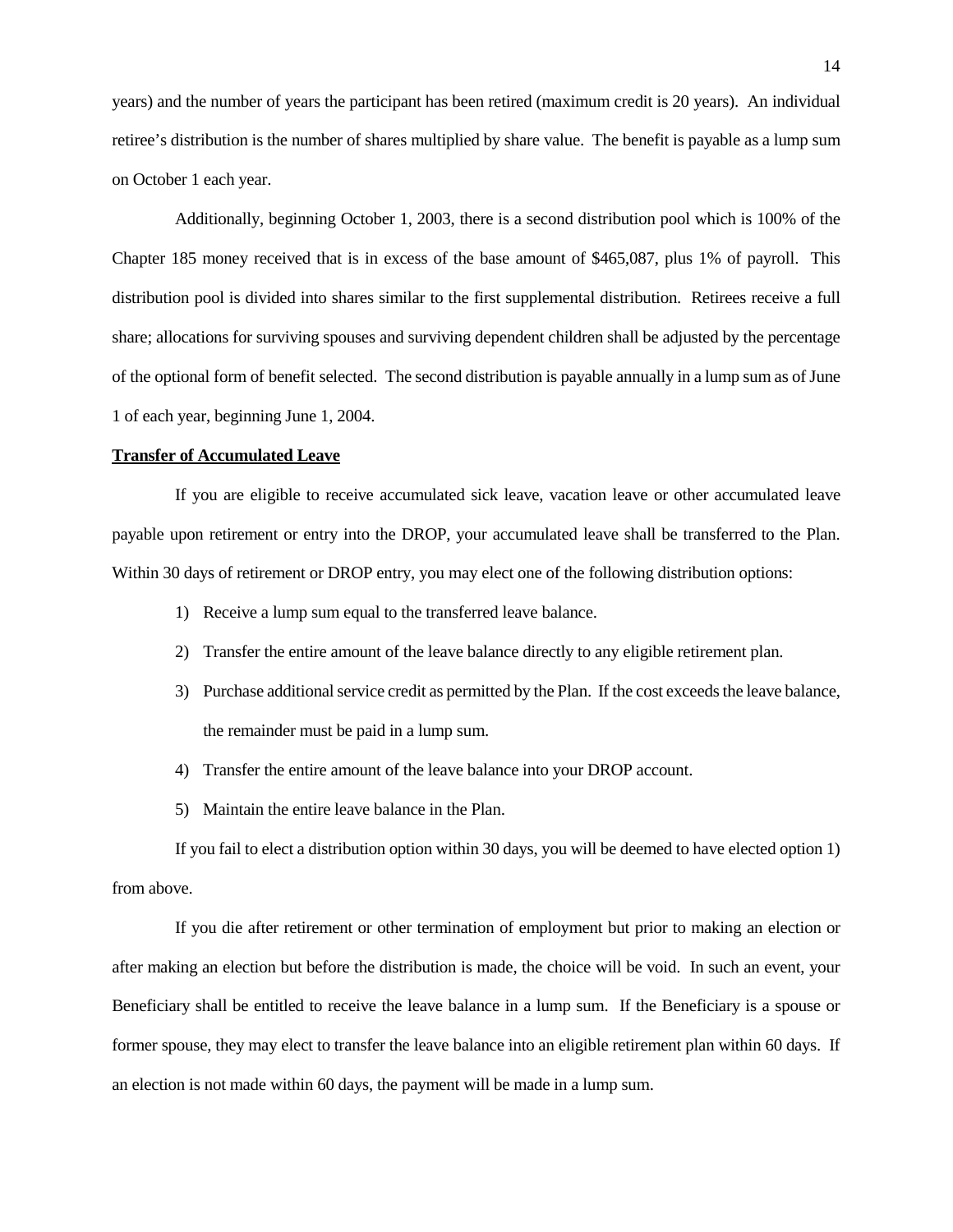## **DISABILITY RETIREMENT**

If you become totally and permanently disabled as provided by the Plan, you may be eligible for a disability benefit. Disability eligibility determinations are made by the Board of Trustees. In the case of a disability incurred in the line of duty, you will be eligible for a benefit regardless of your length of service. In the case of a disability that is not incurred in the line of duty, you will only be eligible for a benefit if you have at least 10 years of Credited Service.

The amount of your benefit due to line of duty disability is 66 2/3% of your basic monthly rate of earnings in effect at the time of disability. This amount is reduced by any Social Security benefits you may receive. The amount of your benefit may only be reduced to the extent that the total of the benefit from this Plan, Workers' Compensation and Social Security exceeds 100% of your basic rate of earnings on your date of disability. In no event shall the amount of your benefit be less than the greater of your Accrued Benefit or 42% of your Average Final Compensation. This benefit is payable until your death or recovery.

 The amount of your benefit due to non-line of duty disability is equal to your Accrued Benefit at the time of the disability, with the total not to exceed 60% of your Average Final Compensation. In no event shall the amount of your benefit be less than 25% of your Average Final Compensation. This benefit is payable until your death or recovery.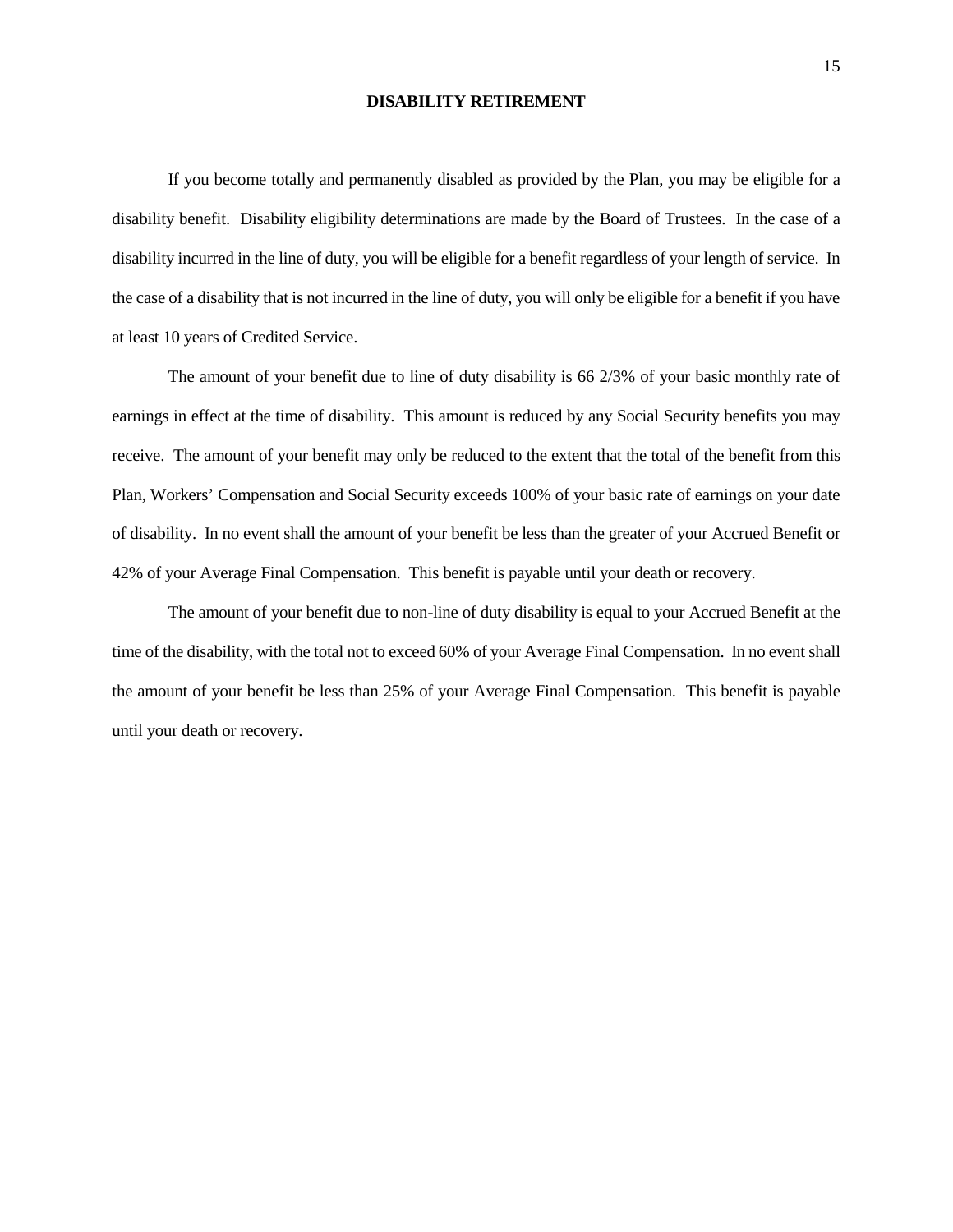### **SURVIVOR BENEFITS**

### **Before Retirement**

If you die in the line of duty, regardless of your years of service, your spouse will receive a death benefit. The amount of your line of duty death benefit is your Accrued Benefit at the time of your death, but not less than 30% of your Average Final Compensation. This benefit is payable until your spouse's death. If you have no spouse, the benefit will be paid to your estate.

If you die before you attain 10 years of continuous service and not in the line of duty, your Beneficiary will receive a refund of your accumulated contributions. If you pass away after you attain 10 years of continuous service, your spouse will receive your Accrued Benefit as of the date of your death. Payment will continue until your spouse's death or remarriage.

## **After Retirement**

If you were receiving a form of retirement payment which provided for a survivor's benefit to be paid after your death, your Beneficiary will receive payments following your death. A later page describes the various forms of retirement payments.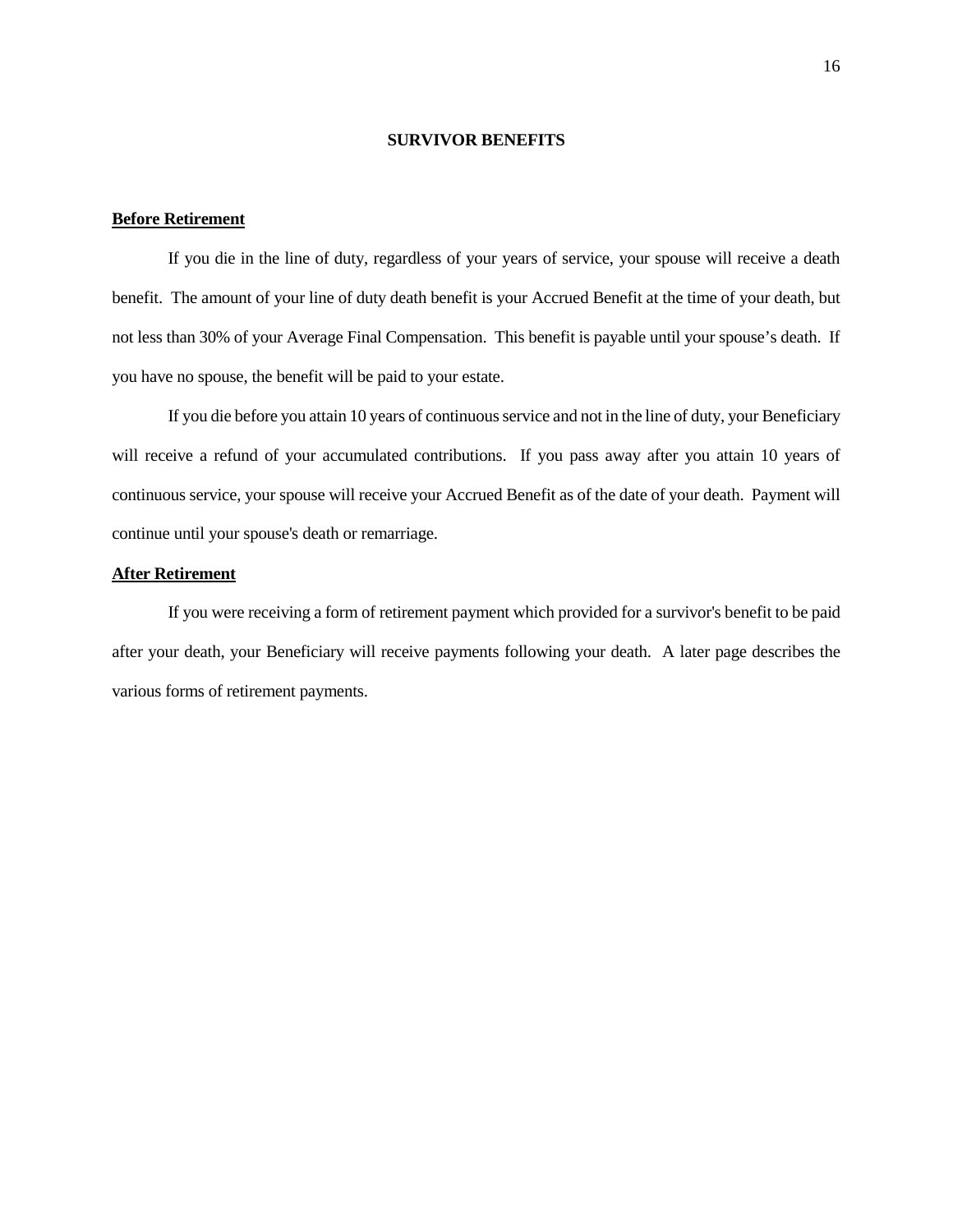## **VESTED RETIREMENT BENEFIT**

If you terminate employment, other than by reason of retirement, disability or death, you may be entitled to a deferred Vested Retirement Benefit. This benefit is equal to your Accrued Benefit on your termination date multiplied by your vested interest.

The following chart shows your vested interest in your Accrued Benefit **if you were hired prior to** 

# **October 1, 2016**.

| <b>Vesting Schedule if Hired Prior to October 1, 2016</b> |                 |  |  |
|-----------------------------------------------------------|-----------------|--|--|
| <b>Completed Years</b>                                    | <b>Vested</b>   |  |  |
| of Credited Service                                       | <b>Interest</b> |  |  |
| Less than 5                                               | $0\%$           |  |  |
| 5 or more                                                 | 100             |  |  |

The following chart shows your vested interest in your Accrued Benefit **if you were hired on or after October 1, 2016**.

| Vesting Schedule if Hired On or After October 1, 2016 |                 |  |  |  |
|-------------------------------------------------------|-----------------|--|--|--|
| <b>Completed Years</b>                                | Vested          |  |  |  |
| of Credited Service                                   | <b>Interest</b> |  |  |  |
| Less than 10                                          | $0\%$           |  |  |  |
| 10 or more                                            | 100             |  |  |  |

The vested benefit is payable on the earlier of the date you would have attained age 55 with 10 years of service or the date you would reached 20 (if you were hired prior to October 1, 2019) or 25 (if you were hired on or after October 1, 2019) years of service if you had continued working. If earlier, and if you had completed at least 10 years of credited service before terminating employment, you may receive your vested benefit, reduced as for Early Retirement, any time after your 50<sup>th</sup> birthday.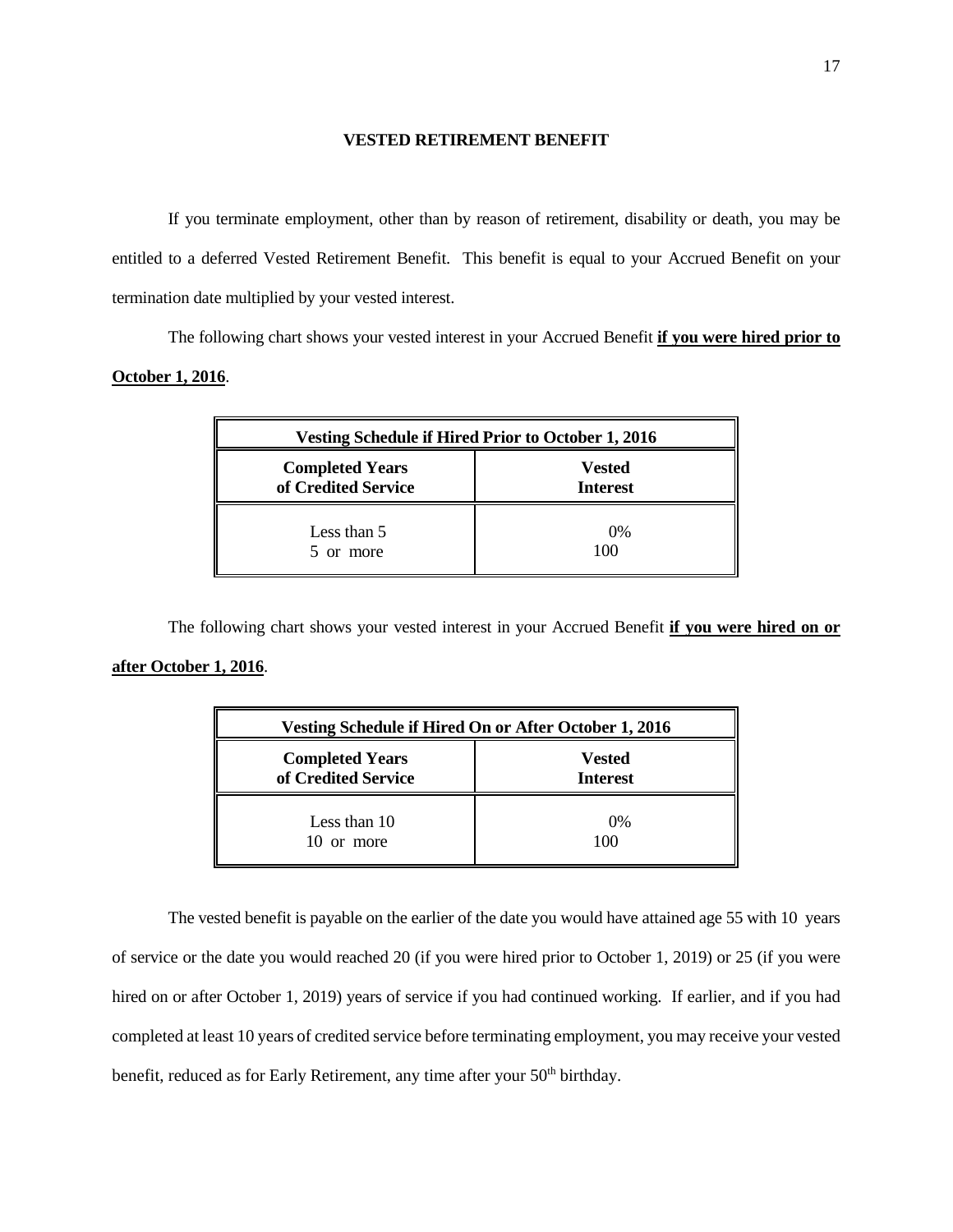If you terminate employment with less than 5 (if you were hired prior to October 1, 2016) or 10 (if you were hired on or after October 1, 2016) years of Credited Service, you will receive a refund of your own contributions without interest.

The taxable portion of any refund you receive is subject to an automatic 20% withholding for federal income tax purposes. This tax can be avoided, however, if you roll the taxable portion over to an Individual Retirement Account (IRA) or another qualified employer plan. This rollover will result in no tax being due until you begin withdrawing funds from the IRA or other qualified employer plan. The rollover of the distribution, however, must be made directly by the Plan to your chosen IRA or other qualified employer plan.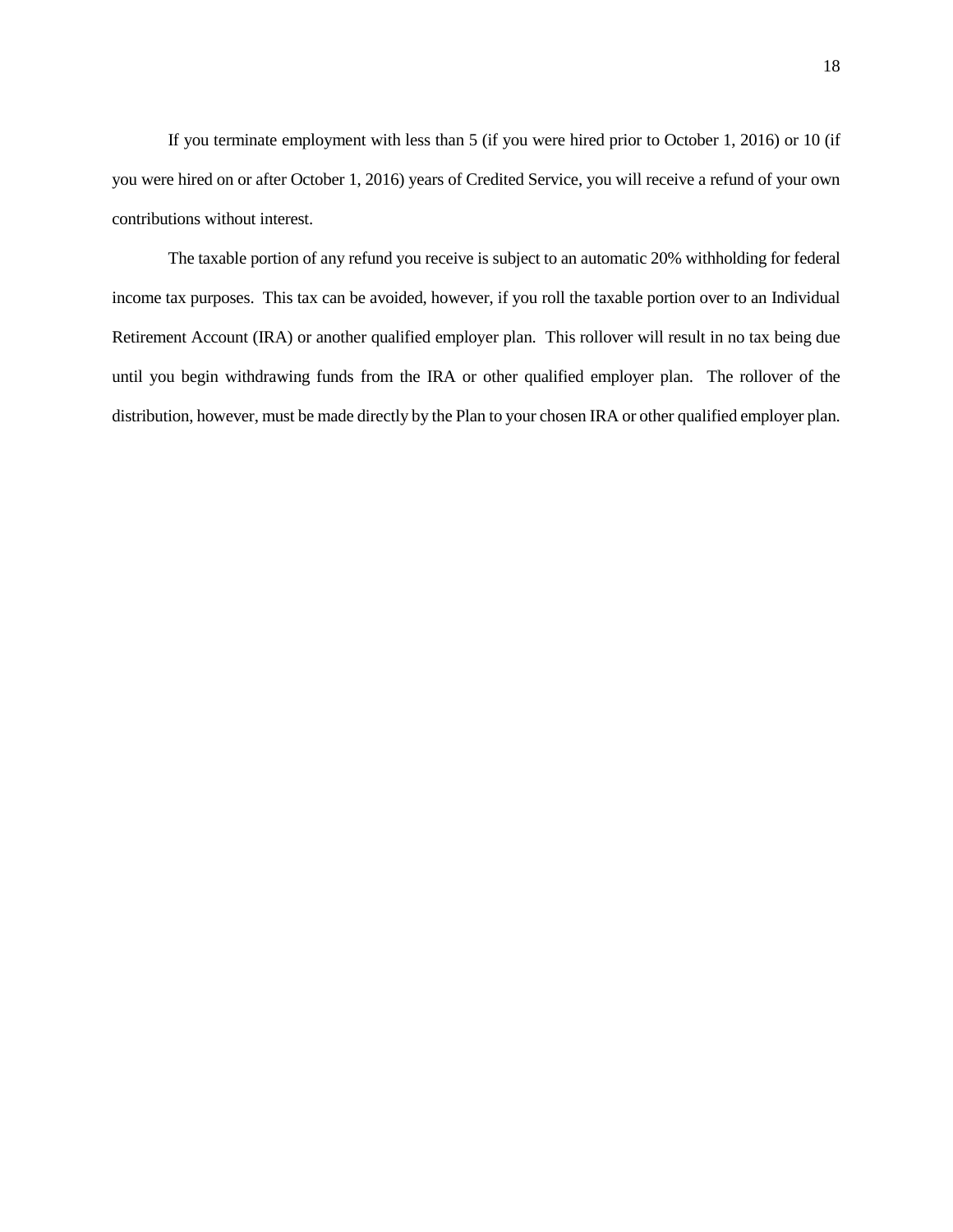#### **FORMS OF BENEFIT PAYMENTS**

#### **Normal Form of Benefit Payment**

Unless you elect otherwise before retirement, your pension is payable as a Ten Year Certain and Life Annuity. This is a series of monthly payments for your life. If you should pass away before benefits have been paid for 10 years, your Beneficiary will receive the same monthly amount for the balance of the 10 years.

### **Election of Optional Forms of Benefit Payments**

You have the right at any time prior to your actual retirement date to elect not to have your retirement benefit paid in the Normal Form. Your benefit would then be paid in the form which you choose.

You may choose among the options described below and revoke any such elections and make a new election at any time before your actual retirement. You must make such an election by written request to the Plan Administrator. Such an election shall be subject to the approval of the Plan Administrator. This election also applies to disability retirees and to terminated members who are eligible for payment of deferred Vested Retirement Benefits. The options available are as follows:

### **1. Option 1 - Single Life Annuity**

You may elect to receive an increased monthly retirement benefit with payments for your life, ceasing upon your death.

## **2. Option 2 - Contingent Annuitant**

You may elect to receive a decreased monthly retirement benefit during your lifetime and have such decreased retirement benefit (or a designated fraction thereof) continued after the death of either you or your Beneficiary during the remaining lifetime of you or your Beneficiary.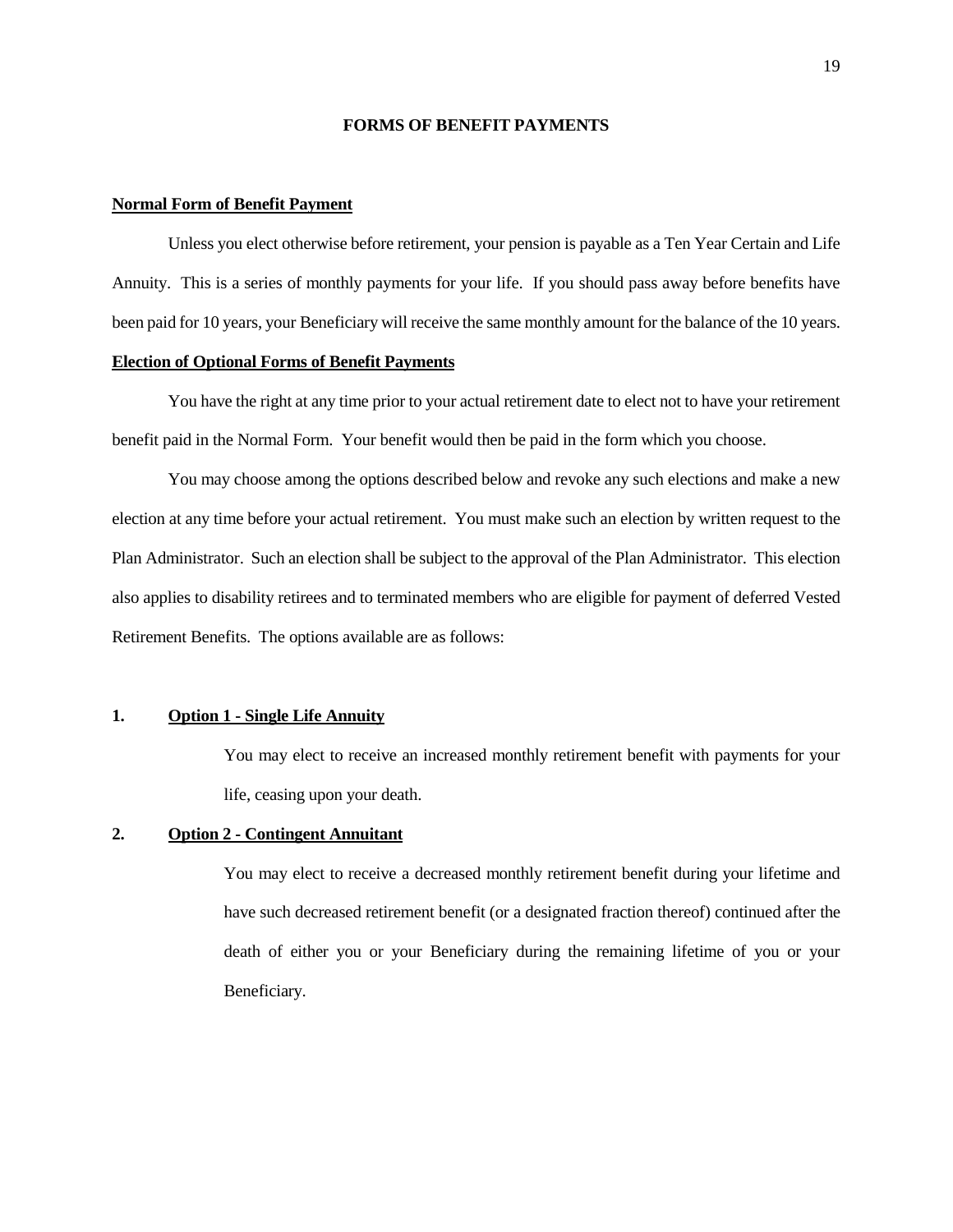## **3. Option 3 - Survivor Annuity**

You may elect to receive a decreased monthly retirement benefit during your lifetime and have such decreased retirement benefit (or a designated fraction thereof) continued after your death. Your benefit will remain unchanged if your Beneficiary's death proceeds your own. In no event may the total of benefit payments to you and your Beneficiary be less than your own

accumulated contributions.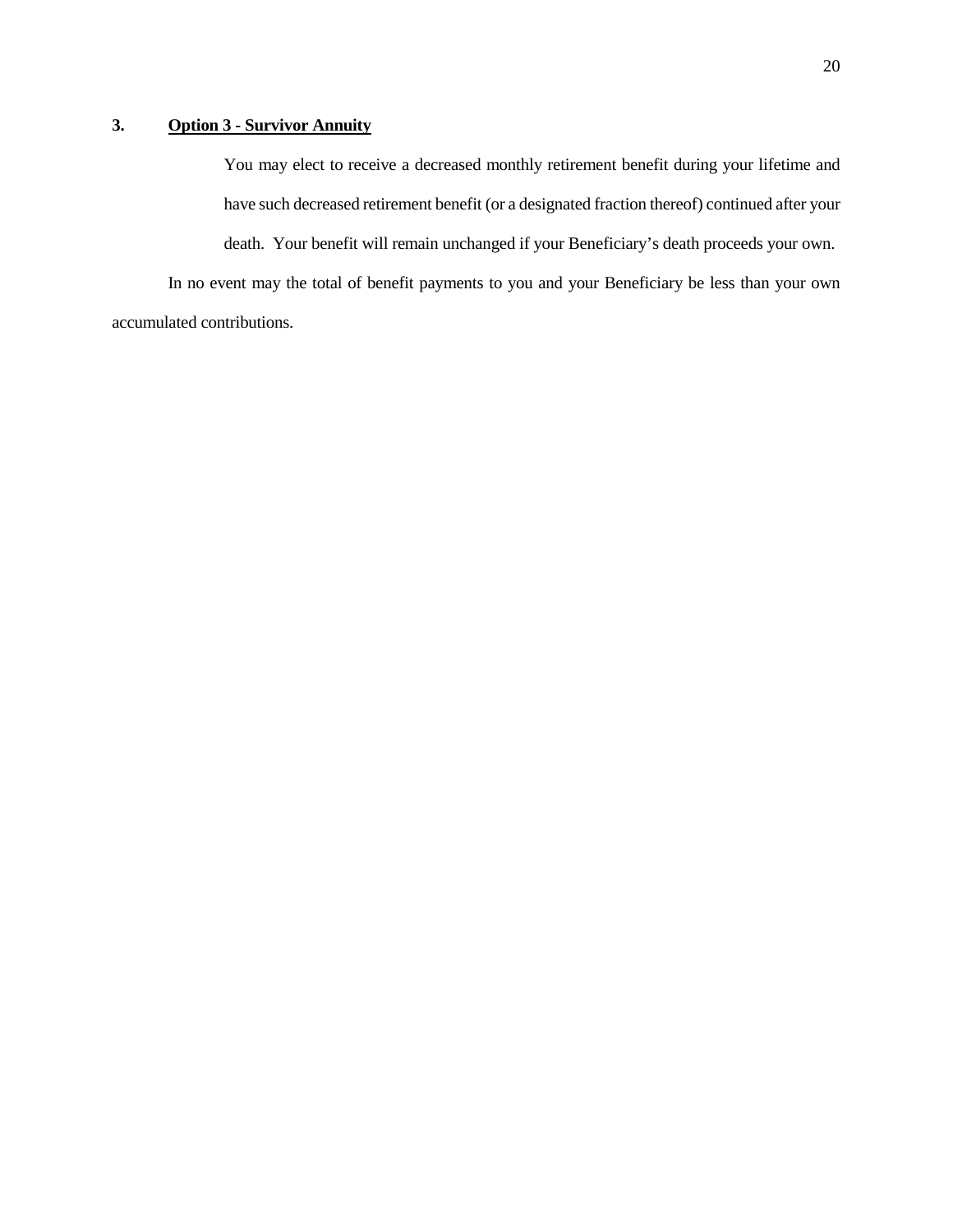## **AMENDMENT OR TERMINATION OF THE PLAN**

The Plan may be amended or terminated at any time by the Employer. If the Plan were terminated, you would immediately become fully vested in the benefit you had earned so far. All of the assets of the Plan would be allocated to the Members according to certain classes of priority. Only after all accrued benefits have been paid and any other liabilities have been satisfied could any remaining money be returned to the Employer.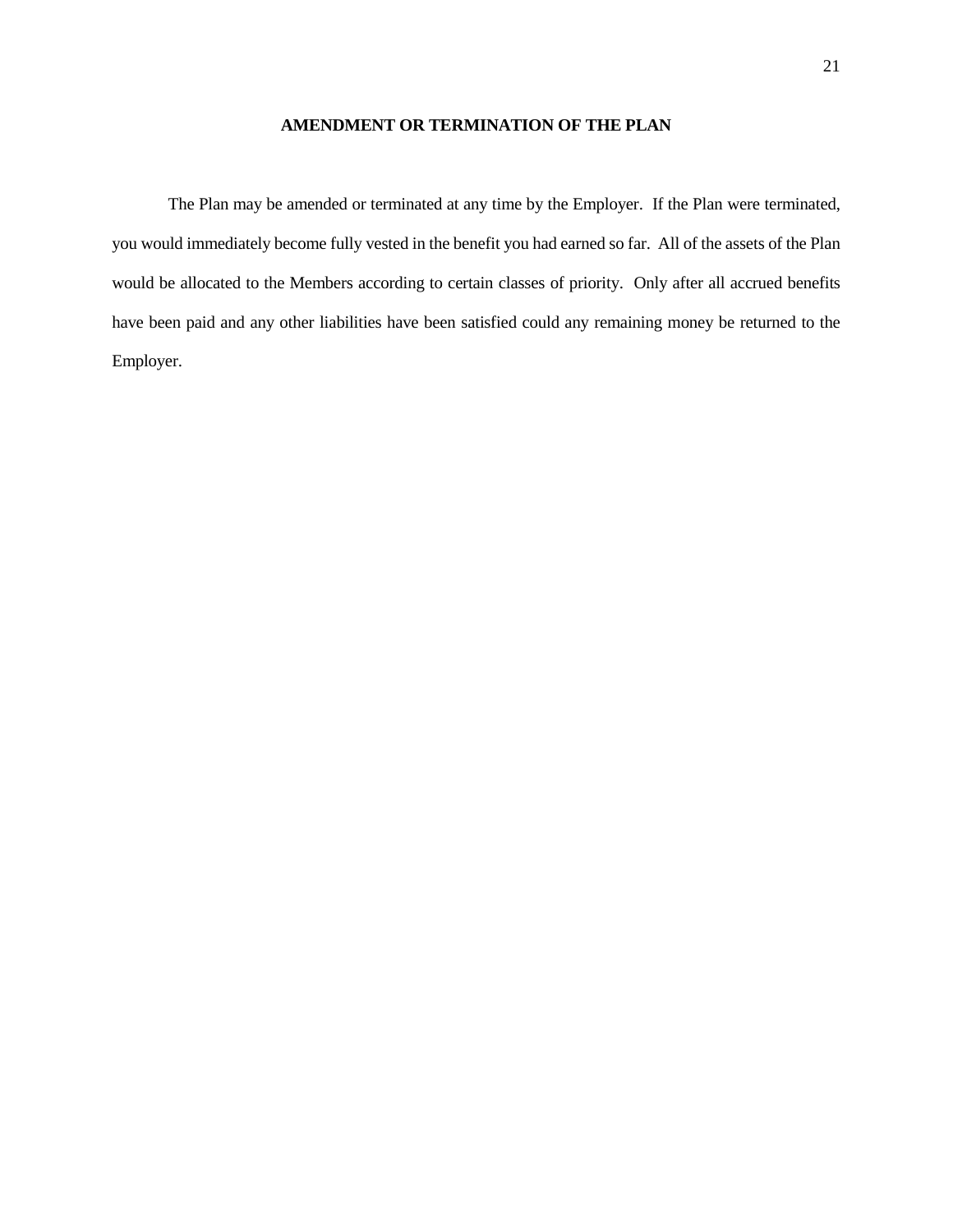#### **IMPORTANT NOTICE**

There are certain circumstances which may result in the disqualification, ineligibility, denial, loss, forfeiture, suspension or deferral of your benefits in this Plan. The following is a list of these circumstances:

- 1. If you terminate employment before you have enough Credited Service to have earned a vested interest, no benefits will be payable except for a return of your own contributions without interest.
- 2. If you die before attaining a vested interest, but not in the line of duty, no benefits will be payable except for a return of your own contributions without interest.
- 3. No credit is allowed either for benefit accrual or vesting purposes for any period in which you are not considered a full-time employee.
- 4. Your retirement benefit will not be payable until your actual retirement date, even if you continue to work beyond the Normal Retirement Date.
- 5. Your Accrued Benefit may be forfeited if you are convicted of certain felonies as provided by State law (Chapter 112.3173 F.S.).
- 6. Payment of your benefits may be made subject to an income deduction order made pursuant to a state domestic relations law.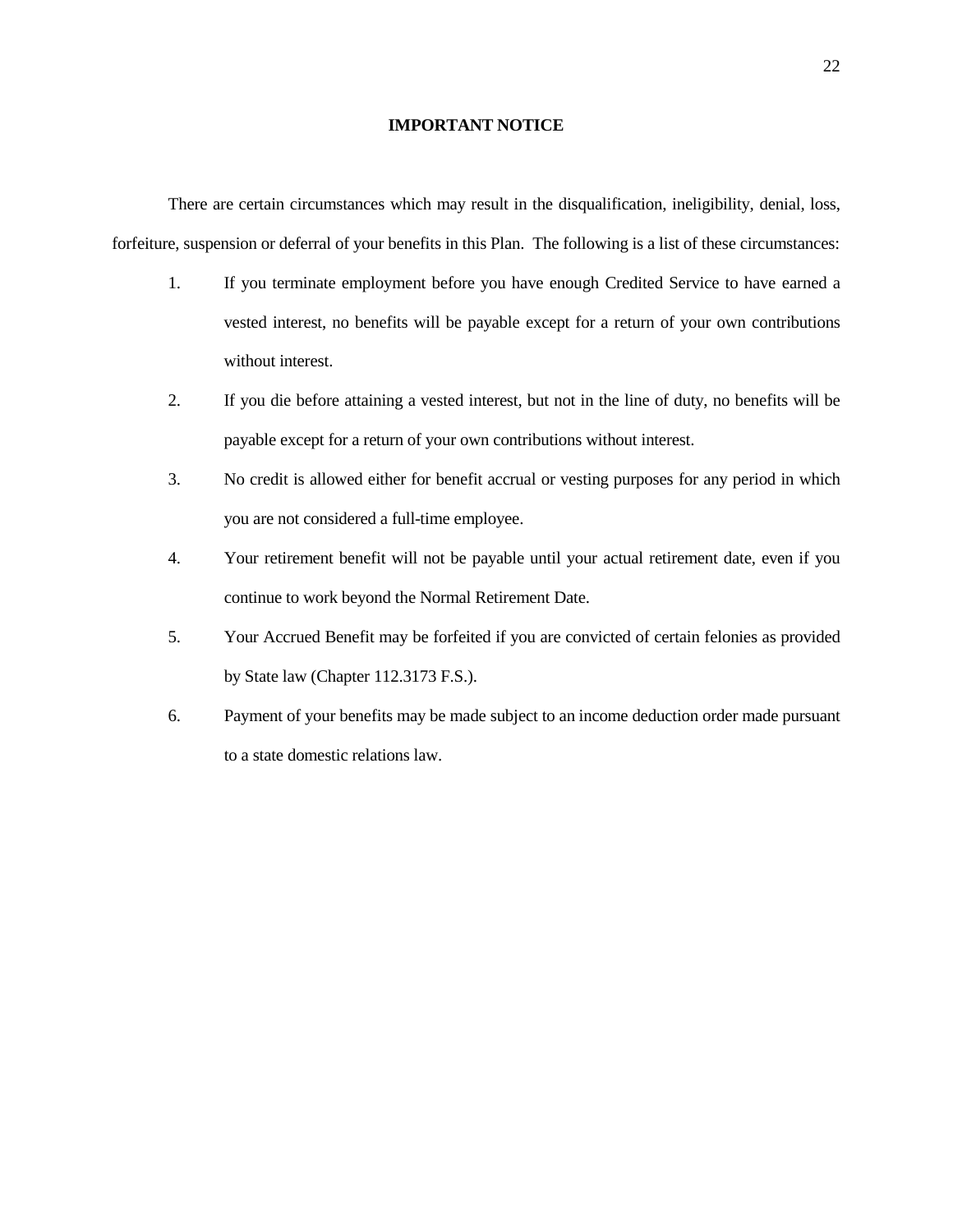## **YOUR RESPONSIBILITIES**

- 1. Retain this Summary Plan Description with your other important papers for later reference or for replacement by updated versions and supplemental notices, if any.
- 2. Upon completing eligibility requirements, sign a Membership Form, including a Beneficiary designation.
- 3. Keep your Beneficiary designation form updated to express your wishes.
- 4. If you terminate employment, check to see if you are entitled to a Vested Retirement Benefit and the date payable.
- 5. If you should terminate employment with rights to a deferred Vested Retirement Benefit, then, shortly before the date on which it is to begin, you should contact and notify the Employer to begin such payments.
- 6. Upon your retirement under Early or Normal Retirement, complete the form necessary to indicate which Optional Form of Benefit you desire.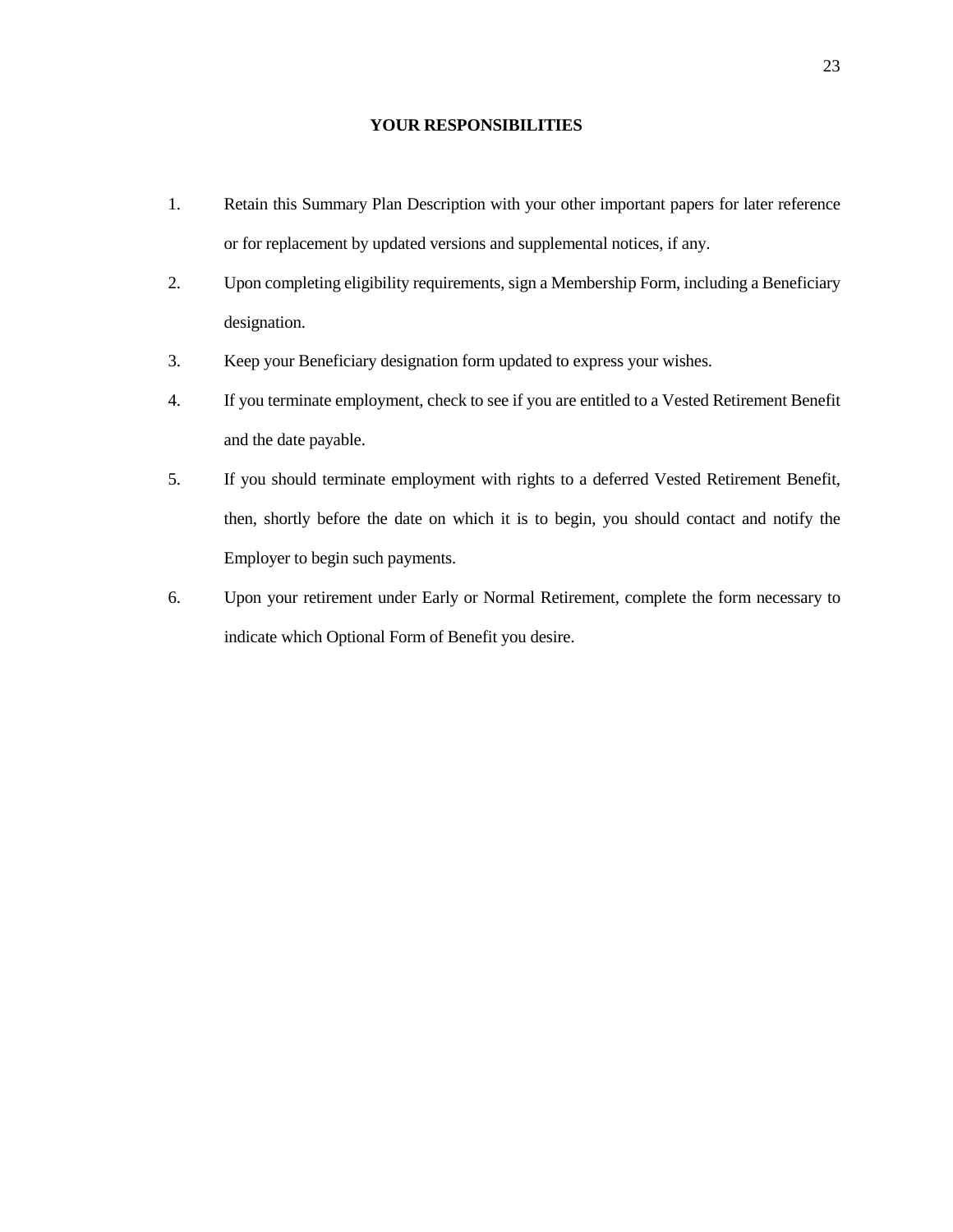## **CLAIMS AND PROCEDURES**

The Plan Administrator has adopted rules to follow when a member applies for a benefit. These rules may be obtained from the Office of the Pension Administrator.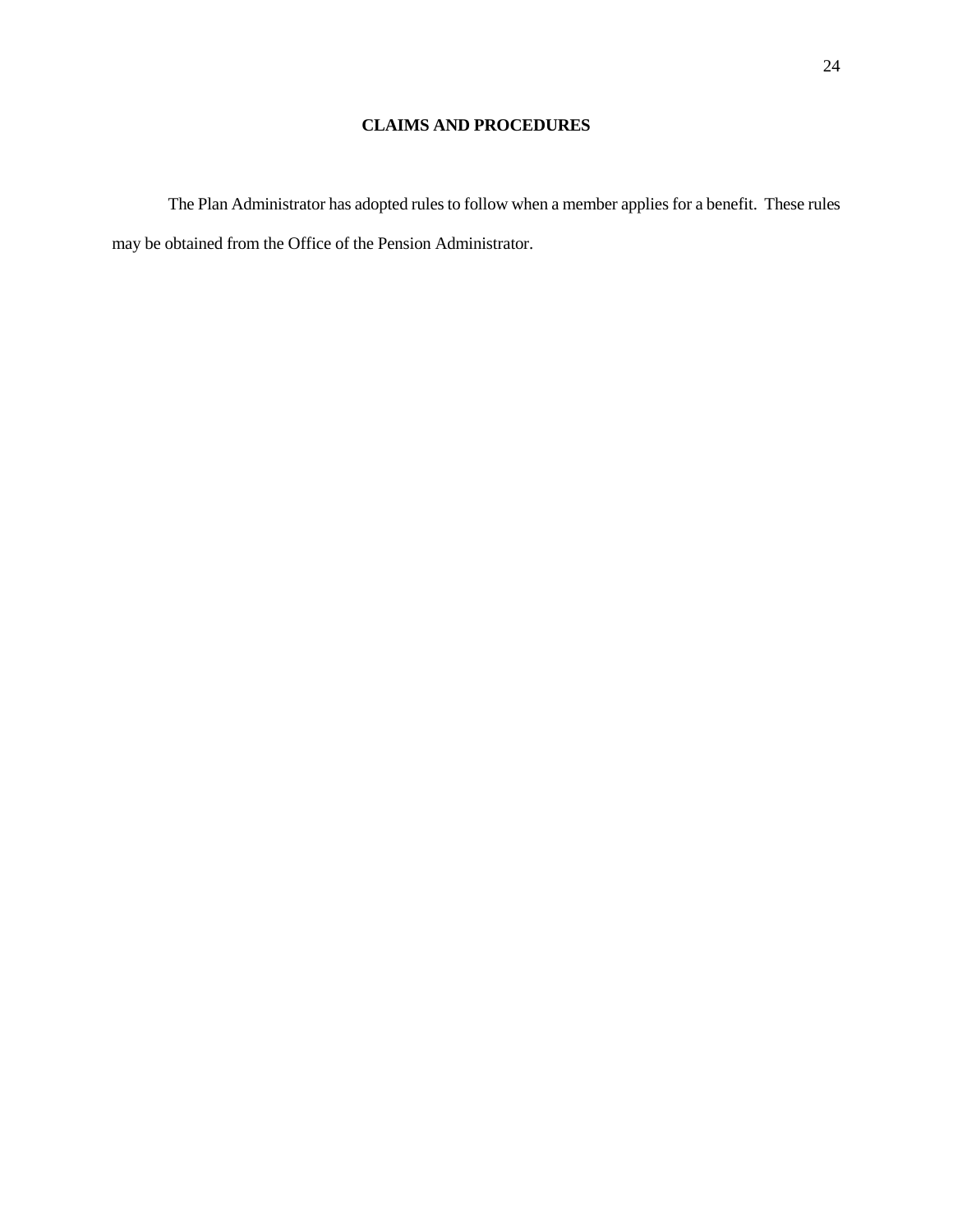| PERTINENT ACTUARIAL INFORMATION                                                                               |                        |                        |  |  |  |  |
|---------------------------------------------------------------------------------------------------------------|------------------------|------------------------|--|--|--|--|
|                                                                                                               | <b>October 1, 2019</b> | <b>October 1, 2018</b> |  |  |  |  |
| Number of Members of the Plan<br><b>Active Employees</b><br>Those Receiving or Due to Receive Benefits        | 125<br>170             | 129<br>167             |  |  |  |  |
| <b>Annual Payroll of Active Members</b>                                                                       | \$11,224,143           | \$11,169,188           |  |  |  |  |
| Annual Rate of Benefits in Pay Status                                                                         | 7,339,122              | 7,017,695              |  |  |  |  |
| <b>Actuarial Accrued Liability</b>                                                                            | 136,045,300            | 129,814,370            |  |  |  |  |
| Net Assets Available for Benefits (Actuarial Value)                                                           | 91,483,689             | 85,593,282             |  |  |  |  |
| <b>Unfunded Actuarial Accrued Liability</b>                                                                   | 44,561,611             | 44,221,088             |  |  |  |  |
| Required Contribution to be Made to the Plan by the<br>City in Excess of Contributions by Members of the Plan | 5,999,430              | 5,815,515              |  |  |  |  |
| Required Contribution as % of Projected Payroll of<br><b>Active Members During Contribution Year</b>          | 52.15%                 | 50.80%                 |  |  |  |  |
| Required Contribution to be Paid During<br><b>Year Ending</b>                                                 | 9/30/2021              | 9/30/2020              |  |  |  |  |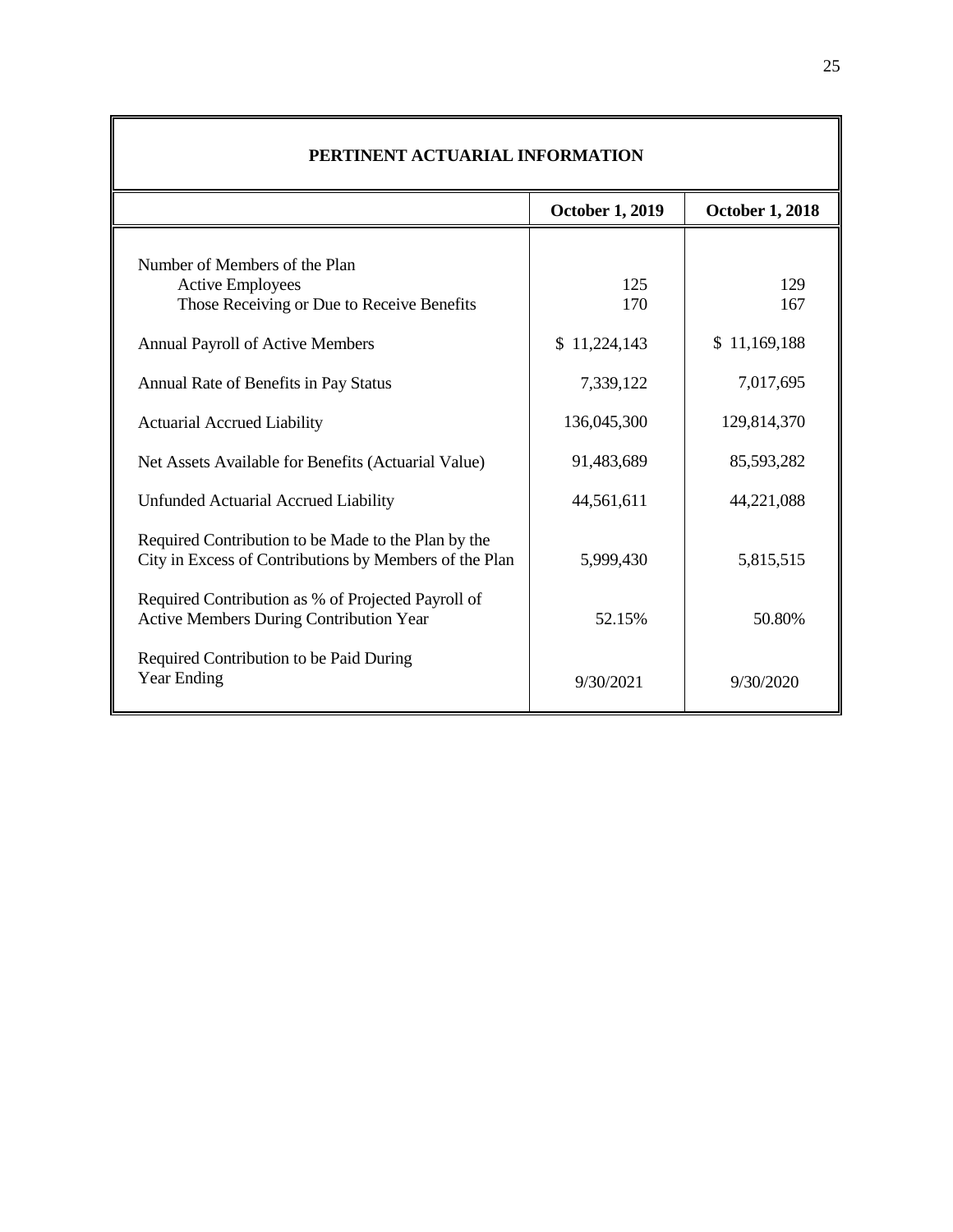## **PENSION FUND DISBURSEMENTS & INCOME**

|                                                   |    | September 30  |    |              |  |
|---------------------------------------------------|----|---------------|----|--------------|--|
| Item                                              |    | 2019          |    | 2018         |  |
| A. Market Value of Assets at Beginning of Year    | \$ | 102,154,963   | \$ | 95,294,259   |  |
| <b>B.</b> Revenues and Expenditures               |    |               |    |              |  |
| Contributions<br>1.                               |    |               |    |              |  |
| a. Employee Contributions                         | \$ | 901,510       | \$ | 924,231      |  |
| b. Employer Contributions                         |    | 5,809,713     |    | 5,355,058    |  |
| c. State Contributions                            |    | 861,862       |    | 825,507      |  |
| d. Buy Back Contributions                         |    | 82,461        |    | 290,029      |  |
| e. DROP Rollover                                  |    | 108,110       |    | 102,504      |  |
| f. Change in Value of Remaining Buy Back Payments |    | (17, 451)     |    | 87,483       |  |
| g. Total                                          | \$ | 7,746,205     | \$ | 7,584,812    |  |
| 2.<br>Investment Income                           |    |               |    |              |  |
| a. Interest, Dividends, and Other Income          | \$ | 1,295         | \$ | 3,410        |  |
| b. Net Realized Gains/(Losses)                    |    | 2,670,798     |    | 2,671,515    |  |
| c. Net Unrealized Gain/(Losses)                   |    | 3,453,272     |    | 4,418,520    |  |
| d. Investment Expenses                            |    | (698, 910)    |    | (714, 381)   |  |
| e. Net Investment Income                          | \$ | 5,426,455     | \$ | 6,379,064    |  |
| <b>Benefits and Refunds</b><br>3.                 |    |               |    |              |  |
| a. Refunds                                        | \$ | (19,613)      | \$ | (122,701)    |  |
| b. Regular Monthly Benefits to Retirees           |    | (6,003,158)   |    | (5,766,186)  |  |
| c. Supplemental Distributions and DROP Loans      |    | (635, 684)    |    | (465, 760)   |  |
| d. DROP Distributions                             |    | (1, 189, 588) |    | (585, 259)   |  |
| e. Total                                          | \$ | (7,848,043)   | \$ | (6,939,906)  |  |
| Administrative and Miscellaneous Expenses<br>4.   | \$ | (178, 668)    | \$ | (163, 266)   |  |
| Transfers<br>5.                                   | \$ |               | \$ |              |  |
| C. Market Value of Assets at End of Year          | Ş  | 107,300,912   | Ş. | 102,154,963  |  |
| D. Reserves                                       |    |               |    |              |  |
| 1. State Contribution Reserve                     | \$ | (284,088)     | \$ | (244, 891)   |  |
| 2.<br><b>DROP Accounts</b>                        |    | (13,858,626)  |    | (13,001,411) |  |
| 3.<br>Supplemental Benefit Reserve                |    | (2,452,246)   |    | (2,508,806)  |  |
| 4. Total Reserves                                 | \$ | (16,594,960)  | \$ | (15,755,108) |  |
| Market Value Net of Reserves<br>Е.                | \$ | 90,705,952    | \$ | 86,399,855   |  |